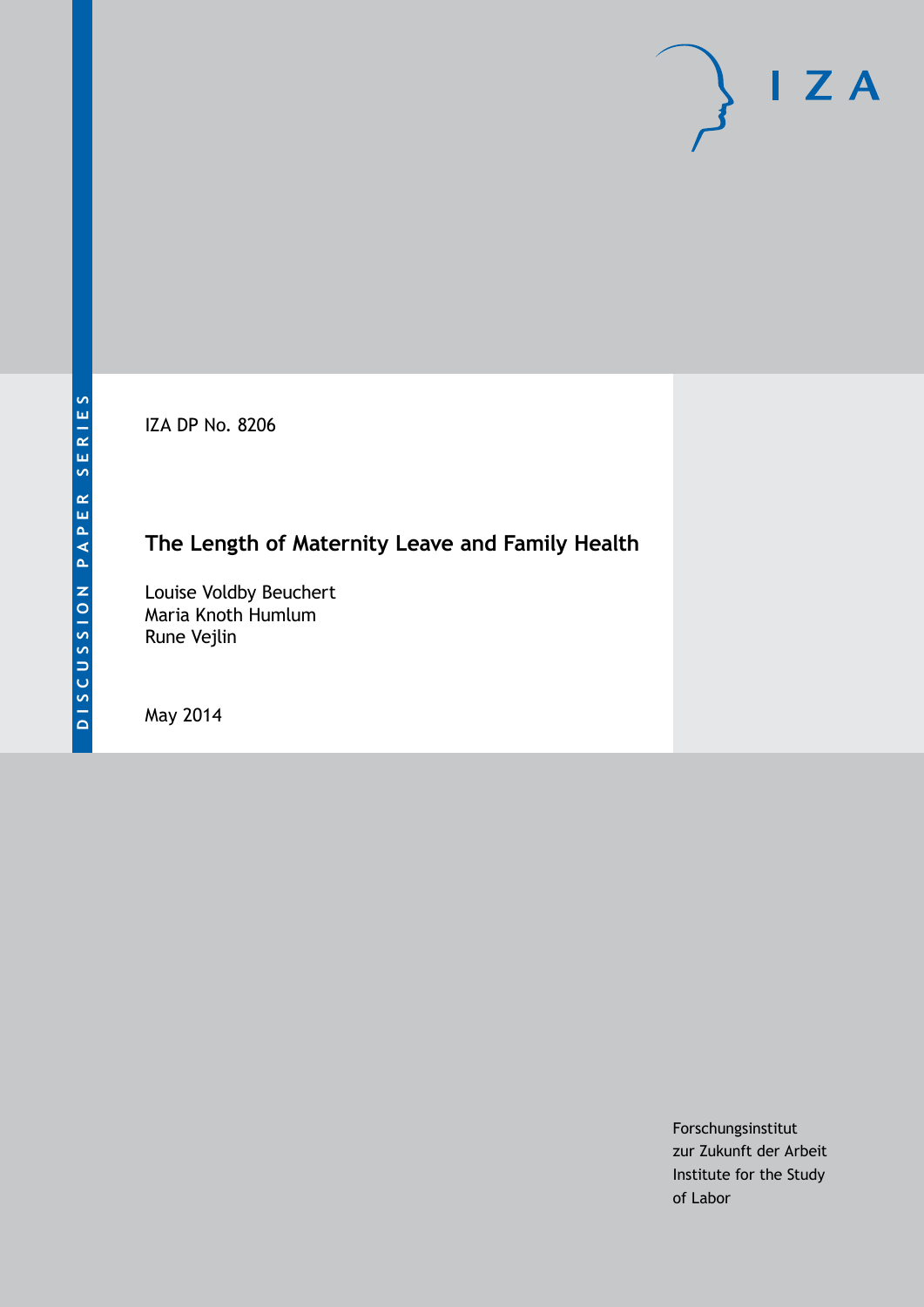# **The Length of Maternity Leave and Family Health**

## **Louise Voldby Beuchert**

*Aarhus University*

## **Maria Knoth Humlum**

*Aarhus University and IZA*

### **Rune Vejlin**

*CAP, Aarhus University*

Discussion Paper No. 8206 May 2014

IZA

P.O. Box 7240 53072 Bonn **Germany** 

Phone: +49-228-3894-0 Fax: +49-228-3894-180 E-mail: [iza@iza.org](mailto:iza@iza.org)

Any opinions expressed here are those of the author(s) and not those of IZA. Research published in this series may include views on policy, but the institute itself takes no institutional policy positions. The IZA research network is committed to the IZA Guiding Principles of Research Integrity.

The Institute for the Study of Labor (IZA) in Bonn is a local and virtual international research center and a place of communication between science, politics and business. IZA is an independent nonprofit organization supported by Deutsche Post Foundation. The center is associated with the University of Bonn and offers a stimulating research environment through its international network, workshops and conferences, data service, project support, research visits and doctoral program. IZA engages in (i) original and internationally competitive research in all fields of labor economics, (ii) development of policy concepts, and (iii) dissemination of research results and concepts to the interested public.

<span id="page-1-0"></span>IZA Discussion Papers often represent preliminary work and are circulated to encourage discussion. Citation of such a paper should account for its provisional character. A revised version may be available directly from the author.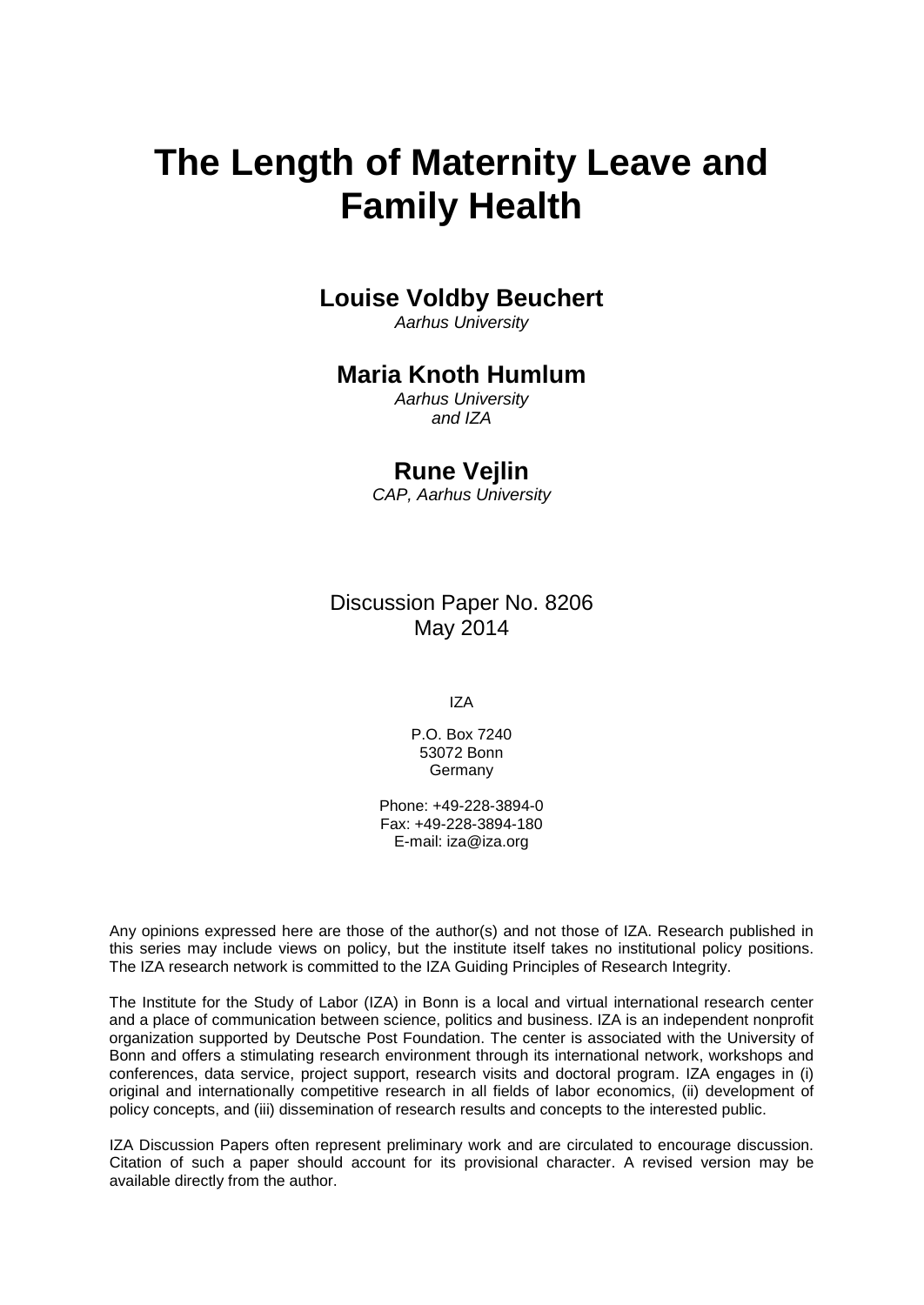IZA Discussion Paper No. 8206 May 2014

## **ABSTRACT**

## **The Length of Maternity Leave and Family Health[\\*](#page-1-0)**

We study the relationship between the length of maternity leave and the physical and psychological health of the family. Using a reform of the parental leave scheme in Denmark that increased the number of weeks of leave with full benefit compensation, we estimate the effect of the length of maternity leave on a range of health indicators including the number of hospital admissions for both mother and child and the probability of the mother receiving antidepressants. The reform led to an increase in average post-birth maternity leave of 32 days. We find limited evidence that the increase in the length of maternity leave matters for child or maternal health outcomes and thus we complement the existing evidence on maternity leave expansions that tends to find limited effects on children's later developmental, educational, and labor market outcomes. Our results suggest that any beneficial effects of increasing the length of maternity leave are greater for low-resource families.

JEL Classification: I18, J13, J18

Keywords: maternity leave, family health, regression-discontinuity

Corresponding author:

Rune Vejlin Department of Economics and Business Aarhus University Fuglesangs Allé 4 8210 Aarhus V Denmark E-mail: [rvejlin@econ.au.dk](mailto:rvejlin@econ.au.dk)

We thank Helena Skyt Nielsen for sharing her programs for computation of leave. We thank Mette Escherich Østergaard for excellent and thorough research assistance. Finally, we are thankful for constructive comments and suggestions from participants at the ESPE 2012 conference and the DGPE 2013 workshop.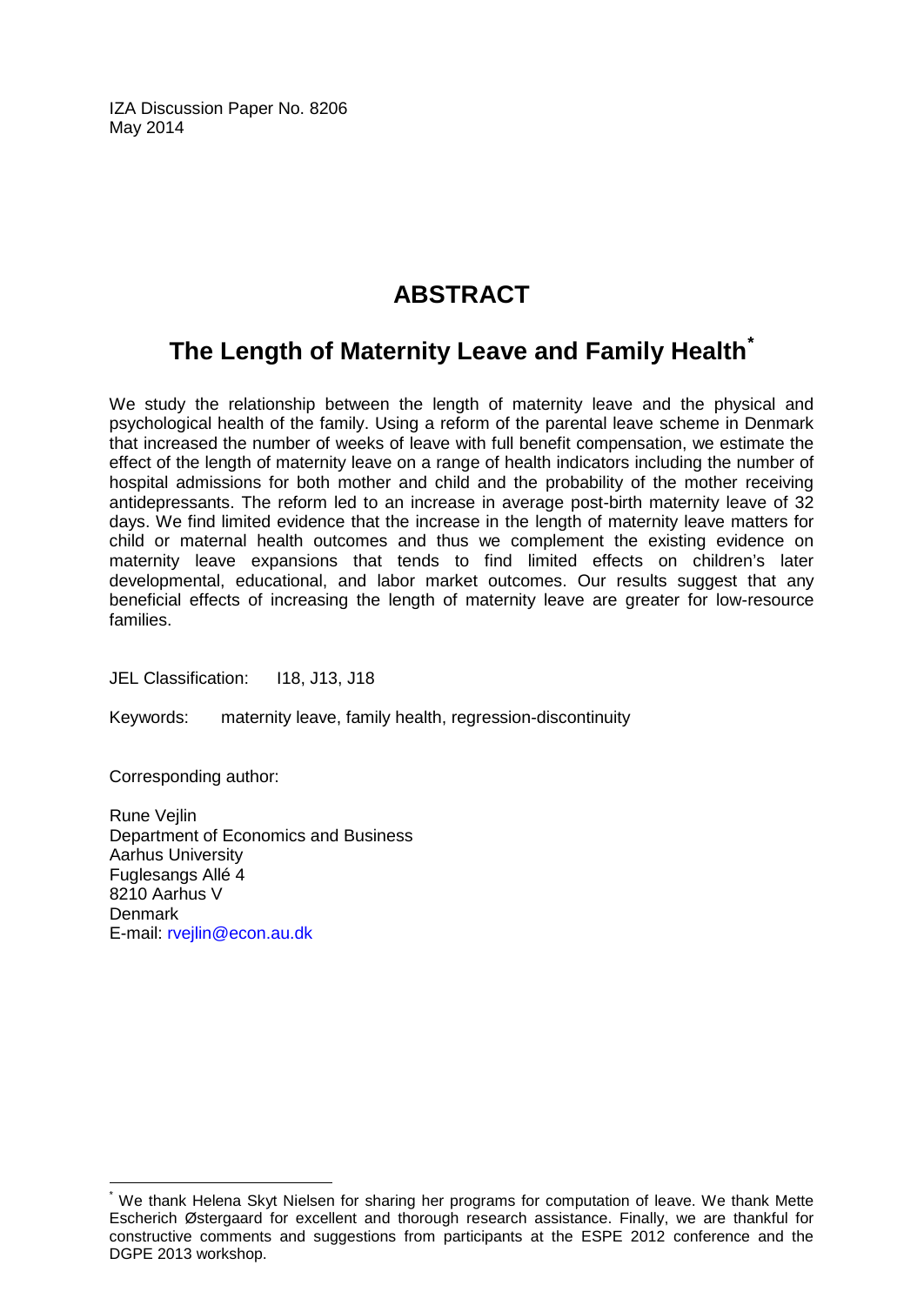#### 1 Introduction

By nature mother and child have a symbiotic relationship. However, the link between mother and child is no longer as necessary from a practical standpoint, since relatively good alternatives to breastfeeding and maternal care generally exist in developed countries. In spite of this development—or maybe because of it—the amount of time a mother spends with her child versus on the labor market is a source of much debate, and the effects hereof the subject of extensive research. In this paper, we investigate the short-term effect of increasing the length of maternity leave on family health. Maternity leave expansions are argued to have beneficial effects on everything from the length of breastfeeding to the cognitive ability of the child. While existing studies have found compelling evidence that increases in maternity leave increase the extent of breastfeeding, see e.g. Baker and Milligan (2008b), and affect women's labor market behavior, see e.g. Lalive and Zweimüller (2009), there has been little evidence suggesting other substantial effects.

Several existing empirical studies have used policy reforms to estimate the effect of maternity leave on short- and long-term outcomes of children. Most of the literature on long-term outcomes has focused on scholastic performance and labor market outcomes of the child. Dustmann and Schönberg (2012) rule out any large gains from increases in maternity leave in terms of higher high school attendance and higher wages using German data. Using Danish data, Rasmussen  $(2010)$  also finds no effect on children's long-term educational outcomes. Liu and Skans (2010) use a reform in Sweden that extended the maternity leave benefit period from 12 to 15 months. They find no beneficial effects on children's scholastic performance. Dahl, Løken, Mogstad, and Salvanes (2013) consider a series of reforms in Norway that expanded paid maternity leave. They consider a range of outcomes and find no effects on either children's school outcomes, parental earnings, participation in the labor market, completed fertility, marriage or divorce. Generally, little evidence exists that increasing maternity leave has substantial long-term effects on children.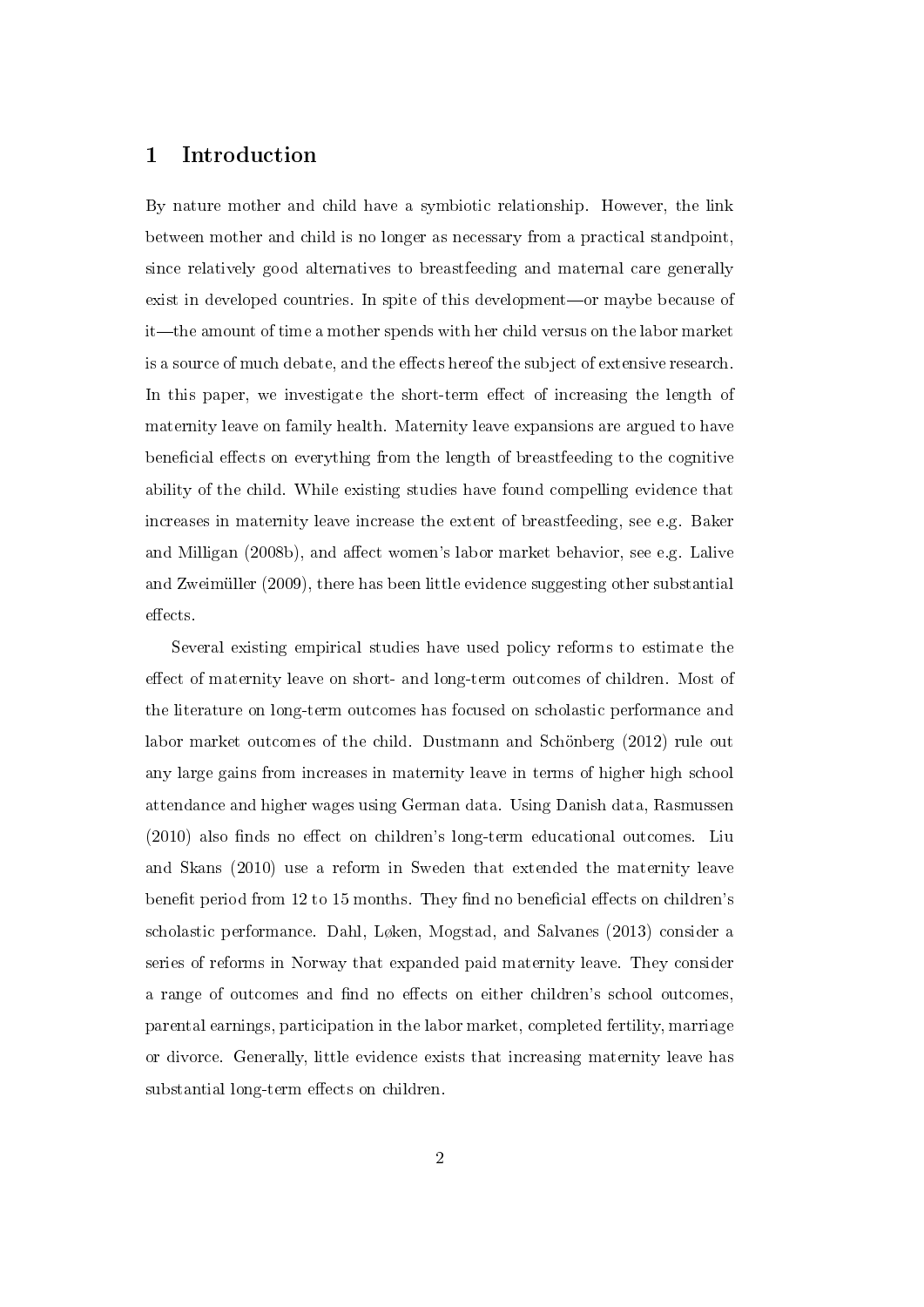There is limited evidence of the effect of maternity leave on short-term health outcomes. Baker and Milligan (2008b) estimate the effect of a reform of maternity leave in Canada that caused mothers to increase the time before they returned to work after giving birth by 3-3.5 months from a level of around 1 month. They use a 6-year window around the reform and find significant effects on the duration of breastfeeding and some evidence of beneficial effects on child health at age 7-12 months. However, these effects do not persist into older ages. Baker and Milligan  $(2008a)$  use the same reform. They first document that the increased maternity leave crowded out home-based care by unlicensed non-relatives. They find almost no effects on indicators for child development such as family environment and motor-social development. Rossin (2011) uses a reform (The Family and Medical Leave Act) in the US in 1993 which mandated that new mothers were to receive 12 weeks of unpaid leave with guaranteed health insurance coverage.<sup>1</sup> She finds that the reform had positive effects on child health in the form of increases in birth weight, decreases in the likelihood of a premature birth, and substantial decreases in infant mortality for children of college-educated and married mothers. A recent review on mechanism and policies by Björklund and Salvanes (2011) concludes that the research on maternity leave and health is inconclusive. They especially point out that research on the short-term effects on child health is rare and that this should be the subject of further investigation.

In the child development literature, it is emphasized how early investments are important for and complementary to later childhood investments. From this perspective, it is important to investigate whether the time a mother spends with her child has effects on e.g. the child's accumulation of human and health capital. In light of the existing evidence on long-run effects of maternity leave expansions. it is of interest to further investigate the short-run effects of maternity leave expansions. Maternity leave schemes can be viewed as policies that improve family resources and investments. Increasing the length of maternity leave is expected to improve the possibilities of the mother to invest more resources in the well-being of herself and her newborn. This may be by increasing the actual

<sup>&</sup>lt;sup>1</sup>Women were free to take the leave during their pregnancy and/or after childbirth.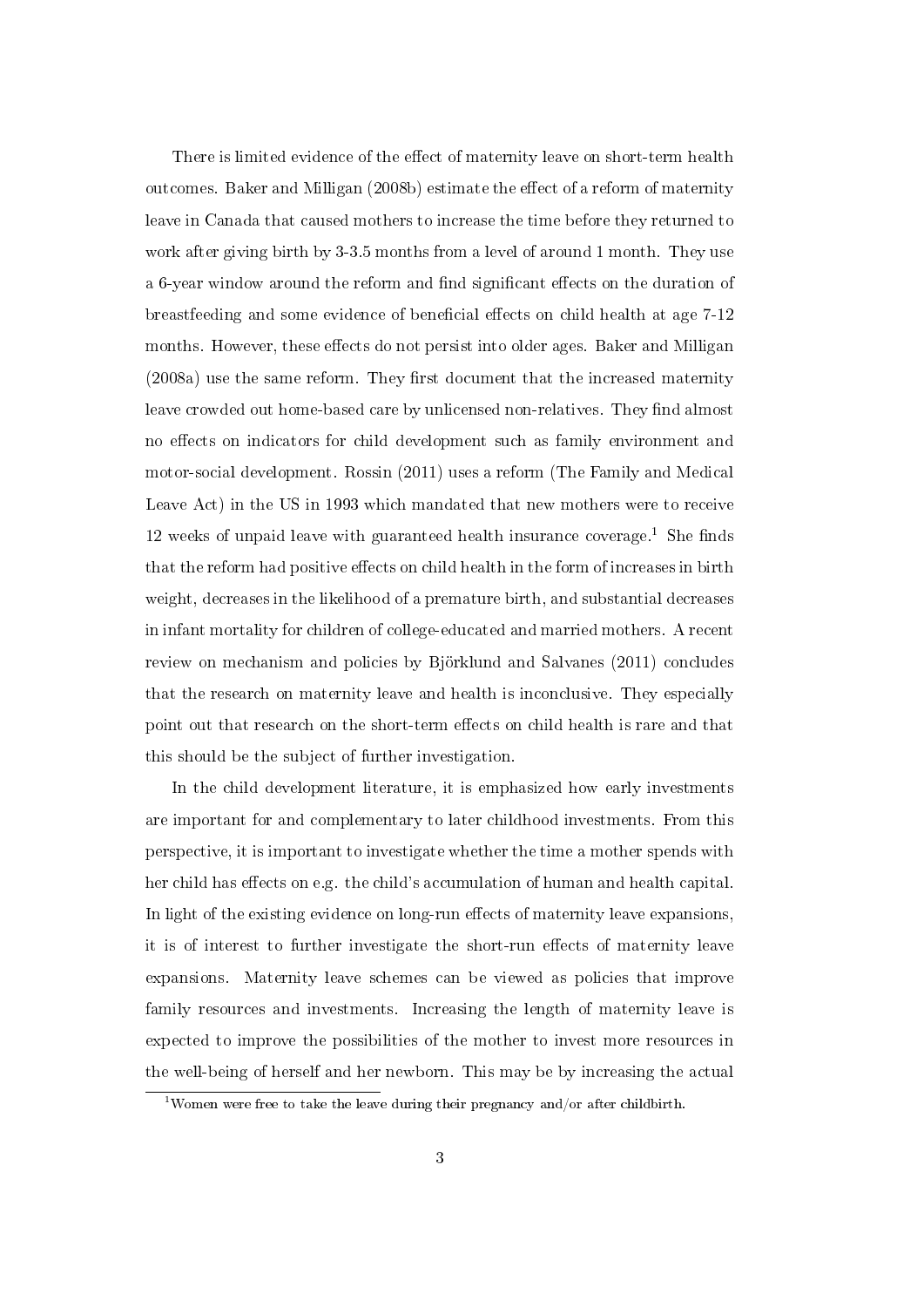amount of time spent with the child or indirectly by improving the time allocation within the family. For example, if a mother is given more time to cope with her new role as a mother, it may also indirectly improve the quality of the time spent with the child. In this line of thinking, increasing the length of maternity leave may affect not only the health of the child, but also the physical and mental health of the mother. Children whose mothers take longer maternity leave may also get higher quality care in the first years of life, for example in the form of prolonged breastfeeding<sup>2</sup>, more adult supervision and interaction, a stronger sense of community between mother and child, and are likely to be less exposed to infections that are common in publicly provided childcare where children interact more with other children. Given that the length of maternity leave potentially has important implications for child and maternal health, it may also affect more general family well-being and family decisions like fertility and divorce.

To investigate the effects of the length of maternity leave on family health and well-being, we employ an identification strategy based on a reform of the Danish maternity leave scheme that changed the choice set and economic incentives for mothers' leave-taking. As a consequence of the reform, mothers on average increased the length of their maternity leave by about 32 days. We contribute to a scarce literature on short-term health effects of maternity leave. Since we have access to administrative data on the entire Danish population and exact birth dates, we can employ an instrumental variables strategy that uses the fact that the length of maternity leave jumps discontinuously at the date of implementation of the reform. The identification strategy is similar to those of many of the existing studies, but e.g. compared to Baker and Milligan (2008b) who consider a window of 6 years around the reform, we have the advantage of data that allows for a narrow window (60 days) around the reform date. This poten-

 ${}^{2}$  For example, the World Health Organization, the US Department of Health and Human Services, National Board of Health in Denmark, and Health Canada have extended exclusive breastfeeding advisories to 6 months, and recommendations for continued feeding up to 2 years. A guide for Danish health care personnel, Sundhedsstyrelsen (2008), mentions various areas where breastfeeding has potential benefits including growth, the central nervous system, immune-related effects, mortality, lifestyle diseases, and necrotizing enterocolitis. Potential benets for the mother are related to: weight loss, type 2 diabetes, cancer, and postpartum reactions.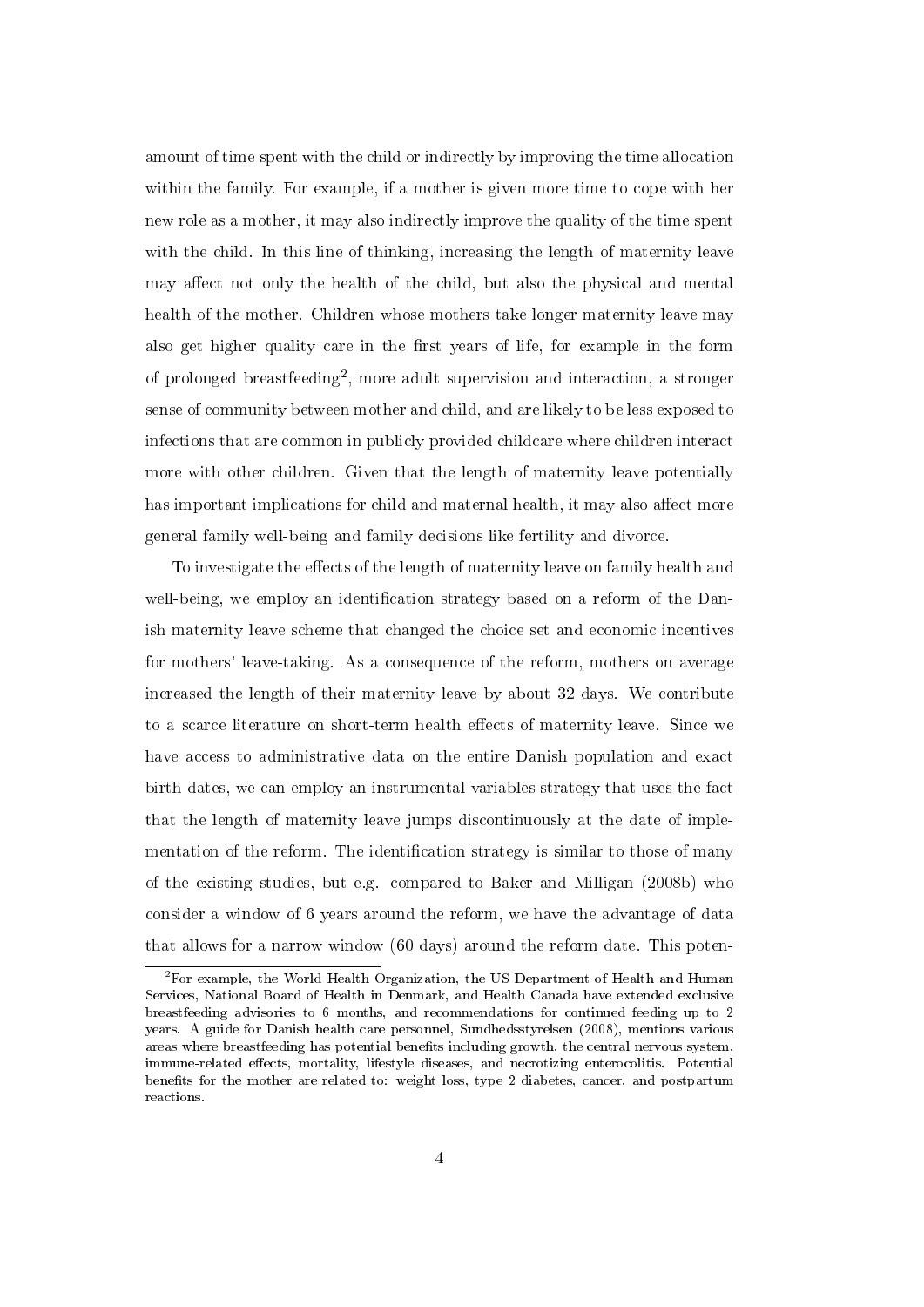tially reduces selecton bias and increases validity. We focus on a wide range of health outcomes for mothers (number of hospital admissions, being hospitalized with depression, and receiving antidepressants) and children (number of hospital admissions, number of emergency department visits). We also consider potential effects on parental relationship dissolution and having an additional child. Since we consider outcomes measured 1-5 years after birth, we are looking at a different margin than the other studies mentioned above which tend to focus on outcomes measured within a year after birth.

In line with most of the literature on long-term outcomes, we find limited effects of increasing the length of maternity leave on short-term health outcomes of the mother and child. However, we do find weak evidence that increasing maternity leave decreases the number of admissions for the mother in the very short run. In addition, we show that there is some heterogeneity in the responses of mothers to the increase in the length of maternity leave suggesting that if there are any beneficial effects of increasing the length of maternity leave, then they are higher for low-resource families.

The structure of the paper is as follows. The institutional settings regarding maternity leave and the specific reform we use as part of our identification strategy are described in section 2. In section 3, we describe our empirical approach. Section 4 describes the data used, and in section 5 we present the estimation results. Section 6 concludes.

#### 2 Maternity Leave and Benefits in Denmark

Denmark has a strong tradition for generous family-friendly policies. Women who are attached to the labor market<sup>3</sup> are entitled to benefits while on maternity leave.<sup>4</sup> Over the past 30 years the benefit period has been gradually expanded and the flexibility of the leave schemes has increased. We will focus on a rather

<sup>&</sup>lt;sup>3</sup>Being attached to the labor market means being either employed or unemployed with unemployment insurance.

<sup>4</sup>We think of maternity leave in a broad sense as encompassing the mother's post-birth leave and later child-related leave spells that may or may not be consecutive. We allow maternity leave to be taken from childbirth and until the child turns 2.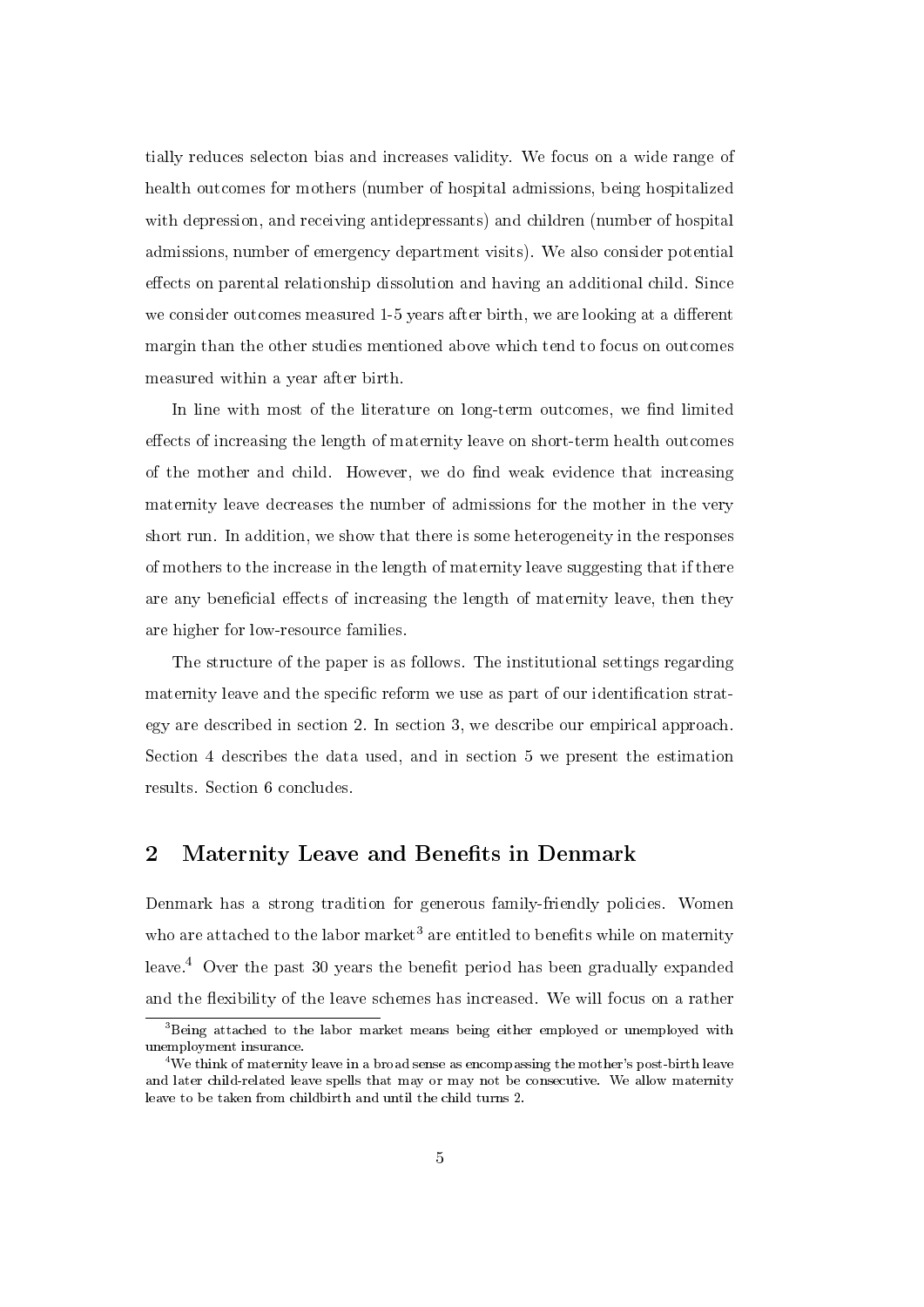large expansion of the leave scheme which was implemented in the beginning of 2002. Prior to the reform, new mothers were entitled to full benefit compensation for 24 weeks and reduced benefit compensation (60 percent) for  $52$  weeks. With the implementation of the reform, new mothers became entitled to 46 weeks of full benefit compensation.<sup>5</sup> This changed the economic incentives for leavetaking fundamentally. Table 1 provides a rough overview of the benefit rules before and after the reform.<sup>6</sup>

Table 2 gives an overview of the implementation of the reform. The date of commencement for the new benefit rules was 27 March, 2002. For all mothers giving birth on or after this date the new benefit rules apply. However, mothers giving birth on 1 January, 2002, to 26 March, 2002, were given the option of choosing their preferred set of benefit rules (pre-reform or post-reform rules). It turned out that the vast majority of women chose that their maternity leave should be governed by the post-reform rules. Figure 1 shows the average length of maternity leave for women giving birth from 1 July, 2001, to 1 July, 2002. We see that the average length of leave jumps on 1 January, but is unchanged on 27 March. This corroborates the view that almost all women chose the post-reform benefit rules if given the option to choose.

The reform also affected fathers' incentives for leave-taking. However, since the average length of paternity leave increased by about 0.25 days from a level of 15 days (1.6 percent increase) and the average length of maternity leave increased by about 32 days from a level of 244 days (12 percent increase), we assume that any changes in family health are caused by the increase in the length of maternity leave.<sup>7</sup> We will briefly return to this issue in the estimation section, where we include paternity leave as an additional control to check the robustness of our results.

 $^5\mathrm{The\,\,r}$  changed the benefit entitlements, but many employers provide additional compensation for new mothers.

 $^6$ In reality the changes were more complex than what is described in the text. Generally, the reform extended the period with full benefit compensation and increased flexibility in leavetaking. The increased flexibility came in the shape of a larger part of the leave period being potentially shared with the father and the possibility of postponing part of the maternity leave.

 $^7$  Nielsen (2009) uses the same reform and a difference-in-differences strategy to estimate the effect of the changed economic incentives on intra-household leave-sharing.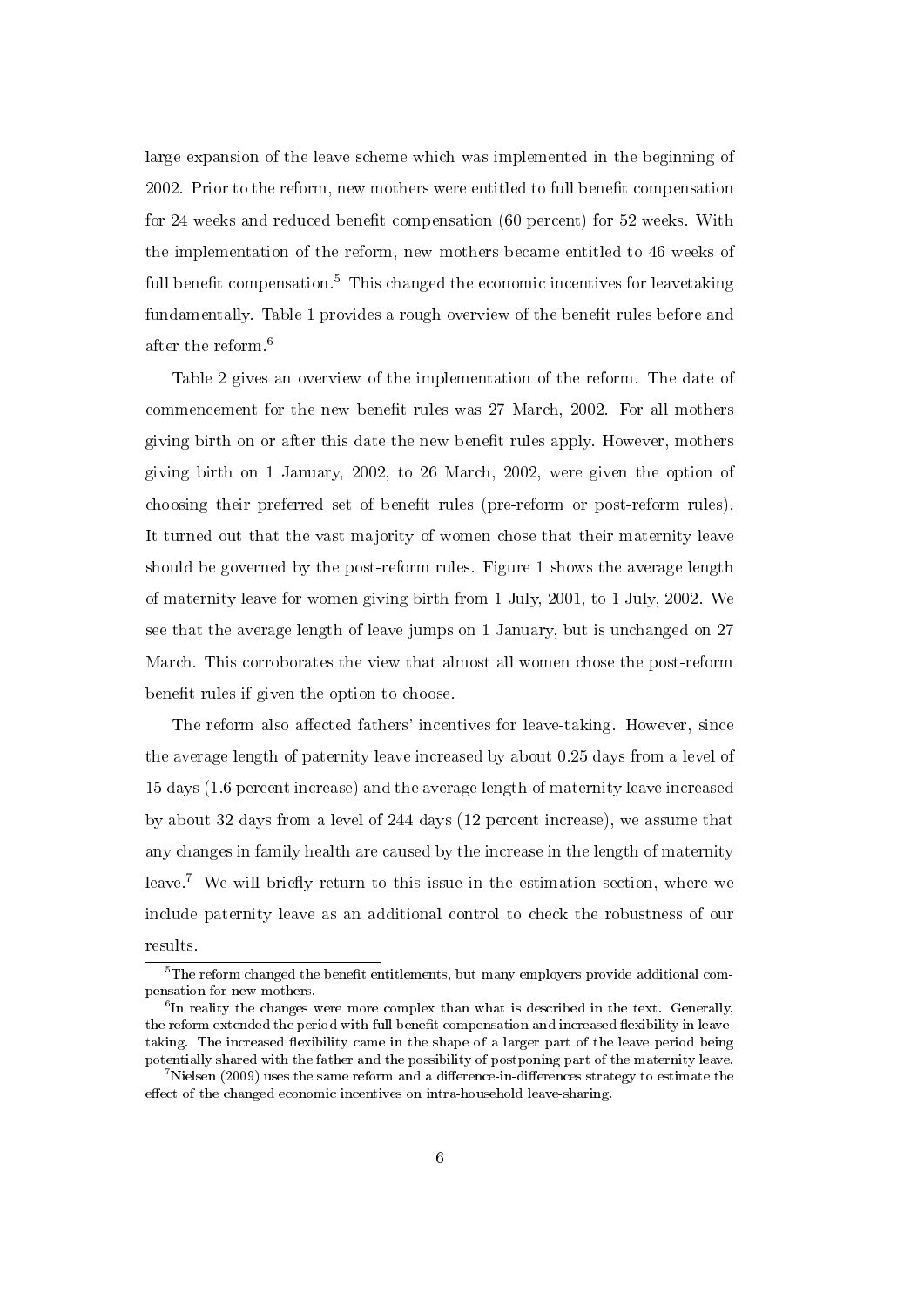### 3 Empirical Approach

In order to estimate the causal relationship between the length of maternity leave and the subsequent health of the family, we take advantage of the reform of the benefit rules described above. More explicitly, we will use the fact that the implementation of the reform was very speedy so no self-selection was possible. Prior to the reform, maternity leave first became a hot topic in the November 2001 election campaign and the reform was passed by the new government on 20 March, 2002, only a couple of months later. Recall, that the average length of maternity leave jumps discontinuously on 1 January, cf. Figure 1. We will use an instrumental variables (IV) strategy based on this fact.

#### 3.1 Instrumental Variables

We are interested in estimating the impact of the number of days spent on maternity leave on family health outcomes, e.g. the number of hospital admissions. Using Ordinary Least Squares (OLS) to consistently estimate this relationship would require the assumption that the error term and the number of days spent on maternity leave are uncorrelated. In addition to institutional constraints, the length of maternity leave is likely to be affected by the mother's (and the father's) preferences for spending time with her (his) children, the economic circumstances of the family, and many other factors which can be controlled in varying degrees. Since we are unlikely to be able to capture all of these factors with the data available to us, we choose to instrument the length of maternity leave.

The IV strategy is based on the regression discontinuity that arises due to the implementation of the reform. It is common to use discontinuities as the foundation of an IV strategy, see e.g. Angrist and Lavy (1999). The instrument is an indicator variable for whether the mother gave birth prior to or after 1 January defined as follows

$$
T_i = 1[d_i \ge d_0] \tag{1}
$$

where  $d_i$  is the distance (in days) from 1 January, 2002, to the date of childbirth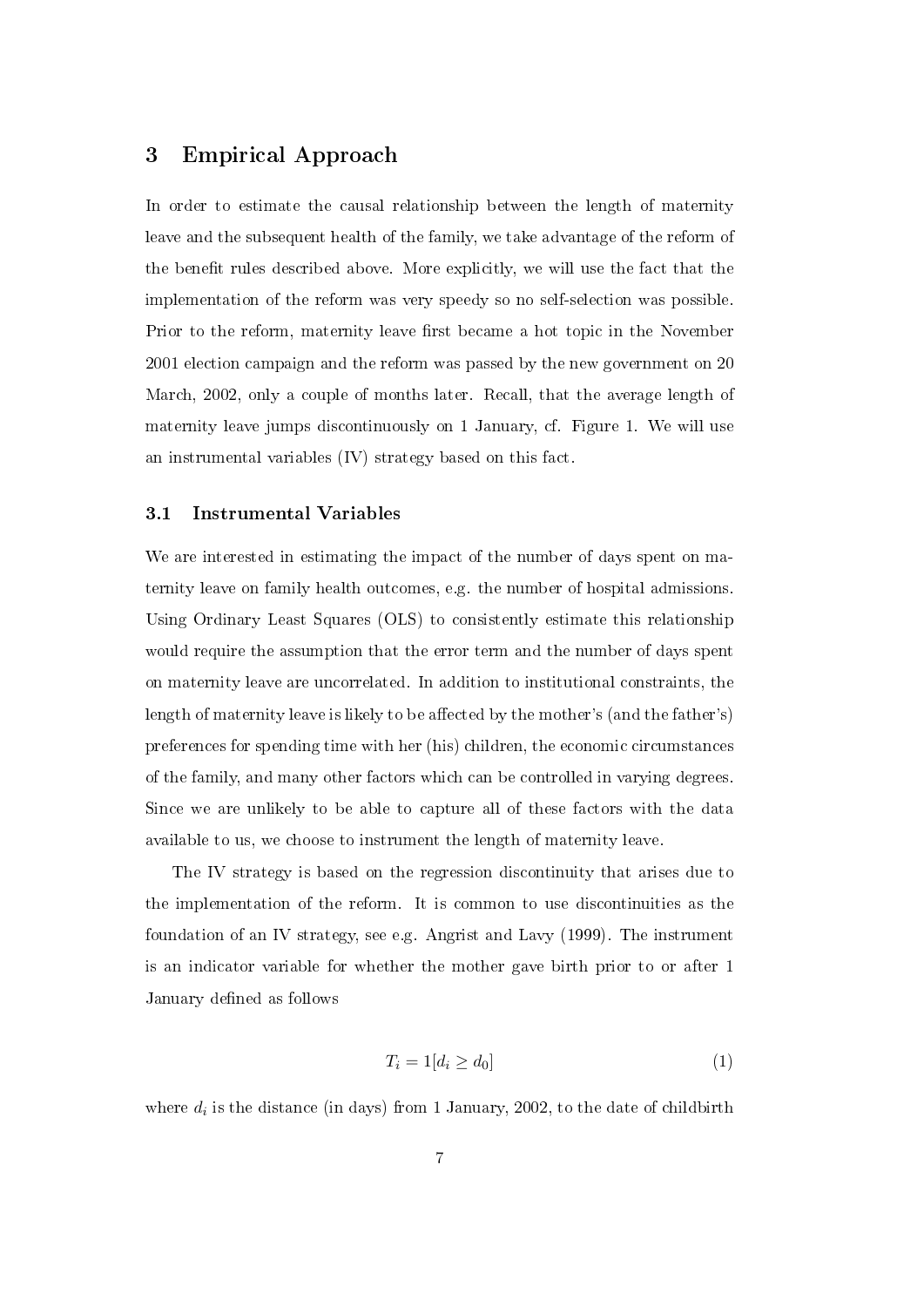for woman i and  $d_0 = 0$ . Thus, for women giving birth 1 January or later,  $T_i = 1$ . We can think of women who gave birth on 1 January or later as being in the treatment group, and women giving birth before 1 January as being in the control group. We estimate the following equation using two-stage least squares:

$$
y_i = \alpha + \delta L_i + f(d_i) + \mathbf{X}_i \boldsymbol{\beta} + \epsilon_i
$$
\n(2)

where  $y_i$  is the outcome for woman i or child i,  $L_i$  is the length of maternity leave (in days),  $f(\cdot)$  is a potentially flexible function of distance,  $d_i$ , and  $\boldsymbol{X}_i$  is a vector of observed covariates including child, mother, and father characteristics. In order to obtain a consistent estimate of  $\delta$ , we instrument  $L_i$  with  $T_i$ .

The identification strategy requires that the length of maternity leave jumps discontinuously at  $d_0$  and additionally that the outcome of interest would have been a smooth function of date of childbirth around  $d_0$  in the absence of a change in benefit rules.<sup>8</sup> Generally, there is no reason to suspect that mothers who give birth (or children who are born) a few days apart are substantially different. Some studies find evidence of systematic differences in maternal characteristics and child outcomes across season of birth, e.g. Bound and Jaeger (1996) and Buckles and Hungerman (2013), but like Humlum and Vejlin (2013) we do not find this to be a problem when using an estimation strategy that compares mothers giving birth (or children who are born) within the same season. Later, we will present evidence that the treatment and control groups do not differ in terms of observable characteristics.

#### 3.2 Interpreting the Effects

In the case of heterogeneity in responses to treatment, the parameter of interest,  $\delta$ , can be given a local average treatment effect (LATE) interpretation.  $\delta$  captures the effect of increasing the length of maternity leave by one day for the mothers who would take longer maternity leaves after the reform than they would have

<sup>&</sup>lt;sup>8</sup>This limits some of the outcomes that we are able to study. For example, we cannot study primary school enrollment, since the school starting age rules in Denmark stipulate that children should enroll in school in the year they turn 6.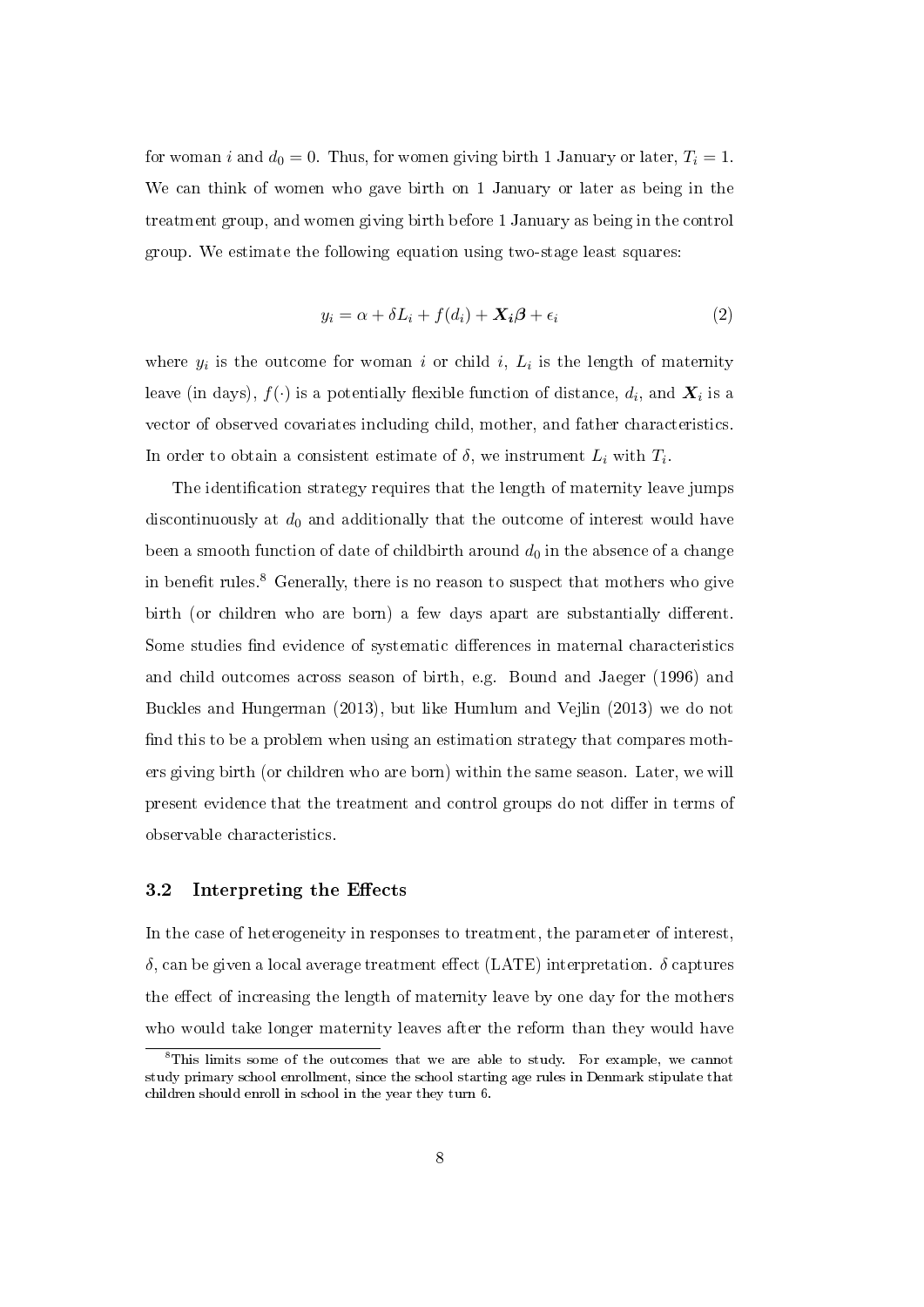done before the reform. Actually, since we have a binary instrument and variable treatment intensity (days of maternity leave), 2SLS identifies a weighted average of per-unit average causal effects for those mothers who changed the length of their leave due to the reform, see Angrist and Imbens (1995). Although it is pretty clear that the vast majority of mothers opt for the new benefit rules when given a choice, it is not entirely clear how this translates into changes in the length of leave for each mother. E.g. some mothers may increase the length of leave by 2 weeks, others by 6 weeks etc. However, to get an idea of the aggregate effect of the reform, we can multiply  $\delta$  with the average increase in the length of maternity leave. If we assume that all women 'comply' with the reform and increase the length of their maternity leave, we still would not be able to identify the average effect of an additional day of leave in the population since benefit rules only apply for the about 74 percent of new mothers who are either employed or unemployed with unemployment insurance. The remaining 26 percent of new mothers are not entitled to benefits.<sup>9</sup> Thus, the estimation sample we will use will be a selected sample of those strongly attached to the labor market. However, they still represent a majority of the population of mothers.

One possible threat to identification of LATE is that the monotonicity assumption does not hold. In our application, monotonicity requires that there are no mothers who choose shorter leave spells in the post-reform regime than they would have chosen in the pre-reform regime. To address this concern, we take a closer look at the pre- and post-reform rules described in section 2. In Table 3, we show the take-up of the different components of parental leave in the two regimes. With the pre-reform rules each parent may supplement parental leave with up to 52 weeks of childcare leave at a reduced benefit rate corresponding to 60 percent of the unemployment benefit rate.<sup>10</sup> The purpose is for parents to have the possibility of taking leave later in the child's life. A similar option

<sup>9</sup>Of these, 26 percent are on social assistance, 8 percent are under education, 5 percent are unemployed but neither on social assistance nor unemployment benets. In addition, information is missing for about 30 percent of these individuals. These are most likely immigrants.

 $10$ More precisely childcare leave consists of two parts. First, the parent has the right to take  $8-13$  weeks of childcare leave, and up to 26 weeks if the leave spell starts before the child turns 1 year old ("retsbaseret orlov"). Second, there is a possibility of taking up to a total of 52 weeks of childcare leave conditional on the employer's acceptance ("aftalebaseret orlov").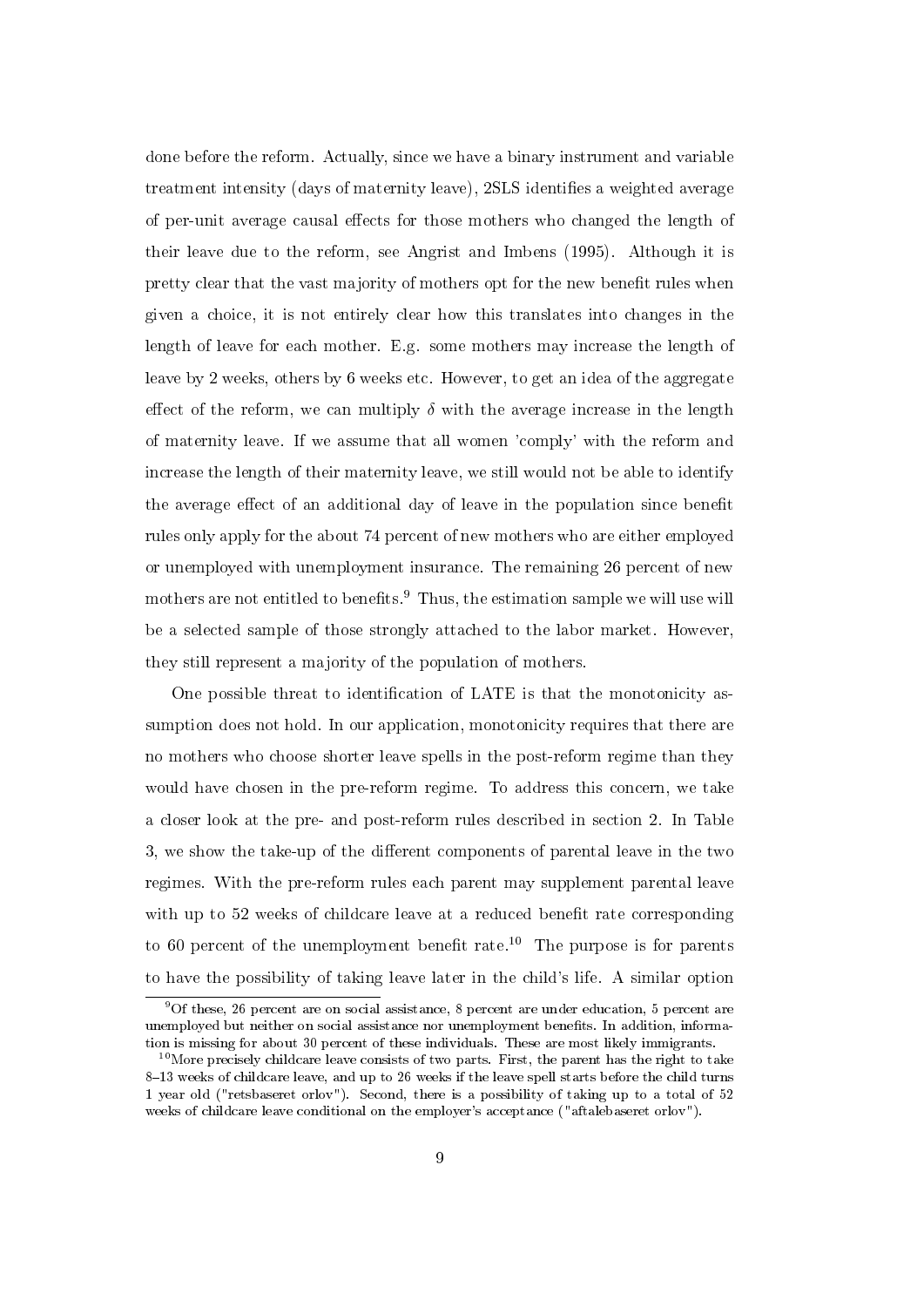exists after the reform where parents can postpone part of the leave. With the post-reform rules the mother also have a possibility of extending the total leave period to up to 60 weeks at a reduced benefit rate. All in all, it is not clear that all mothers would choose a longer leave spell after the reform. Table 3 shows that 7 percent of the mothers are defiers in the sense that they actually choose a longer leave spell before the reform than what would be possible after the reform. Notice however, that the 7 percent is an absolute upper limit, since the reform increases the possibility financially, through higher paid leave, to take unpaid leave after the paid leave has ended, which is not registered. Although the 7 percent is relatively small, this constitutes a likely violation of the monotonicity assumption which should be kept in mind when giving the estimates a LATE interpretation.

New mothers who are entitled to benefits tend to be younger, better educated, and in general to have better socioeconomic characteristics. If we expect parents and children from low-resource families to be more vulnerable to interventions affecting the time mother and child spends together, we would expect our estimates of the effect of the length of maternity leave to be a conservative estimate of the average effect in the population.

#### 4 Data

We take advantage of several administrative data sets covering the entire Danish population. We focus on mothers who gave birth in the period 2 November, 2001, to 1 March, 2002, and their children. The administrative data includes the exact date of birth and allows a child to be linked with the mother and the father. The data also provides a few characteristics of the newborn child (gender, birthweight, and gestation length). Detailed socioeconomic information is available on both mothers and fathers, including age, education, earnings among others.<sup>11</sup>

For each type of maternity leave payment received by either the mother directly or by the employer as compensation,<sup>12</sup> we know the date of the first pay-

 $11$  For a full list of included control variables see Table 5.

 $12$ If employers pay their workers full-wage compensation during parental leave, the employer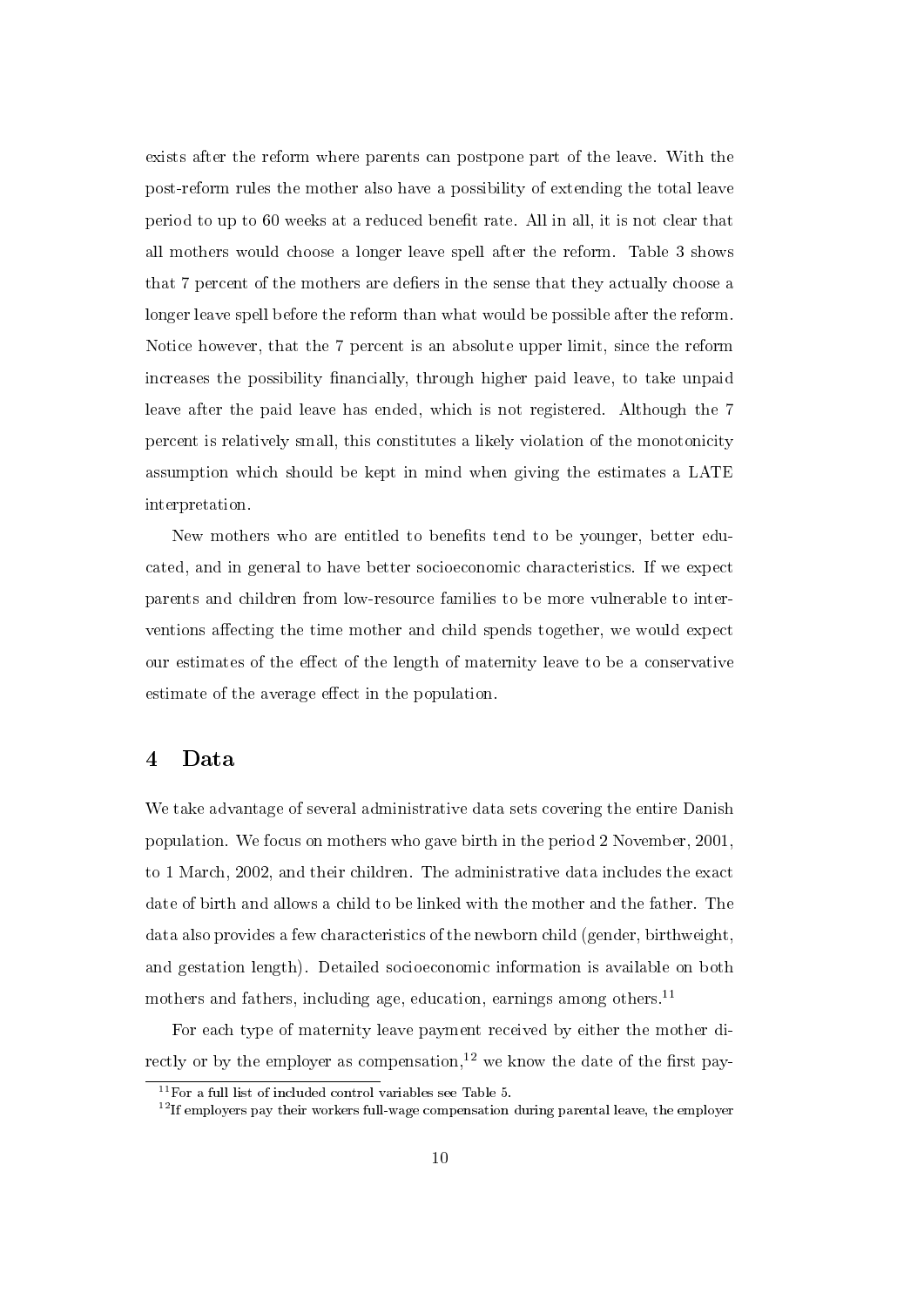ment and the total benefit transfer. We are thereby able to compute the length of maternity leave based on the observed benefit payments and the relevant benefit rates. Figure 2 shows the average leave taken by mothers before and after the reform.<sup>13</sup> We define maternity leave to be leave taken within two years of the child's birth (or until the birth of a new child if this occurs within two years of the first child's birth).

To construct health outcomes for the mother and child, we use data on hospital admissions maintained by the National Board of Health in Denmark. This includes information on emergency department visits, outpatient visits, and hospital admissions in both regular hospitals and psychiatric hospitals. For each admission, we have information on the admission date, length of stay, and the relevant diagnosis. With exact admission dates it is possible to construct measures of the number of admissions within a specific period of time after childbirth. Hence, we are able to construct measures counting the number of admissions within exactly one year, two years etc. after childbirth for both mother and child. Using the exact dates allows us to dene the outcome measures such that they are measured in the exact same way for the treatment and control groups. Finally, we use data on prescription drug purchases to construct a measure of whether or not the mother has received antidepressants, for example, in relation to a post-partum depression. This measure may be able to capture minor health changes that do not necessarily result in a hospital admission.<sup>14</sup>

To be specific, we construct the following health outcomes for the mothers: The number of hospital admissions (inpatient), the number of non-birth hospital admissions (i.e. inpatient admissions unrelated to any later childbirths), being

gets a refund from the state corresponding to the payment that the state would otherwise have paid in leave benefits.

<sup>&</sup>lt;sup>13</sup>Prior to the reform parents were entitled to what was known as 'Børnepasningsorlov' (childcare leave) at a reduced benefit level. According to the rules of this leave scheme, it was supposed to be used before the child turned nine years old implying that this was not necessarily maternity leave per se. However, in practise many women used this leave scheme to extend their maternity leave. Therefore, we include this type of leave in the computation of maternity leave if it was used within the first two years after birth.

 $14$ It would also be of interest to look at the number of doctor visits, see e.g. Currie and Gruber (1996), but we do not have access to this information.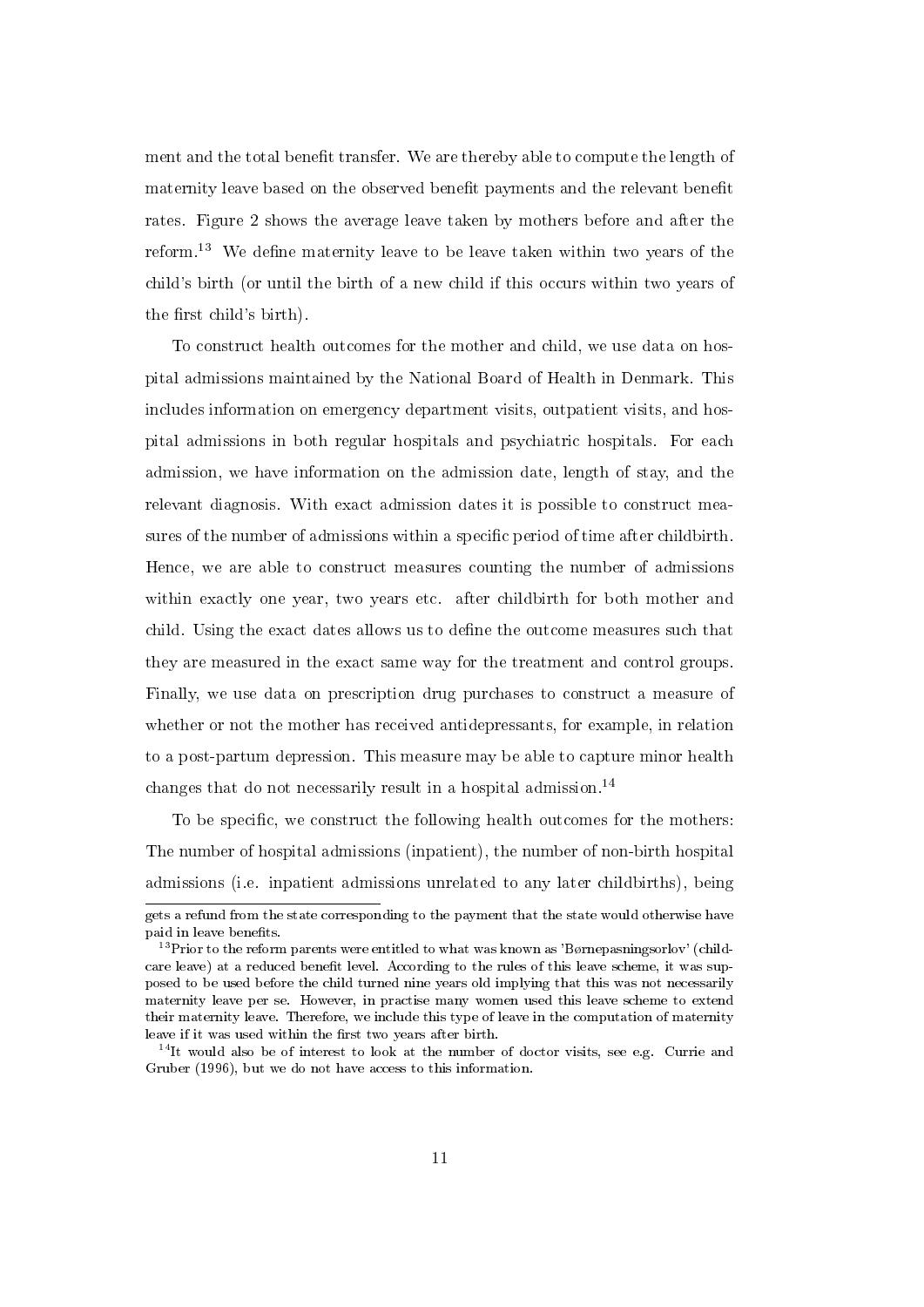hospitalized with depression<sup>15</sup> and receiving antidepressants<sup>16</sup>. Correspondingly, we construct the following health outcomes for children: The number of hospital admissions(inpatient) and the number of emergency department visits. Since we know the exact dates of both admissions and prescription drug purchases, we can define the timing of the outcomes very precisely. We focus on outcomes one and three years after childbirth. For example, the number of hospital admissions within one year after childbirth for a mother who has given birth on 15 January, 2002 is measured from 16 January, 2002, to 15 January, 2003. For being hospitalized with a depression, we also allow for the hospitalization to have occurred within the last half of the pregnancy.

Finally, we also consider family well-being in a broader sense. We consider the effect of the length of maternity leave on the probability of getting a new child or experiencing a relationship dissolution. With register data on all births, it is easy to measure if the mother has a new child within the period of interest. We define a relationship dissolution to have occurred if the woman is not married to or cohabiting with the same person as when the child was born.<sup>17</sup>

#### 4.1 Sample Selection

Table 4 provides an overview of the sample selection process. First, we select all births occurring from 60 days before 1 January until 60 days after 1 January. This sample consists of 20,905 births. We disregard all births where there are multiple fathers or multiple mothers registered. We match the sample of births where the mother and father can be uniquely identified with data from the register containing information on parental leave. We drop those observations, where we cannot find any parental leave record for the mothers. This happens to a relatively large extent since some mothers are not eligible for maternity leave

 $15$ We define a mother as being hospitalized with depression if she has been admitted to a psychiatric hospital with one of the following ICD-10 diagnosis codes: F30-F34, F38-F45, F48, or F50.

<sup>&</sup>lt;sup>16</sup> Antidepressants are prescription drugs with ATC code MN06A.

 $17$  Opposed to all the other outcomes, we do not have the exact date of a relationship dissolution. In the registers, civil status is registered on 1 January each year.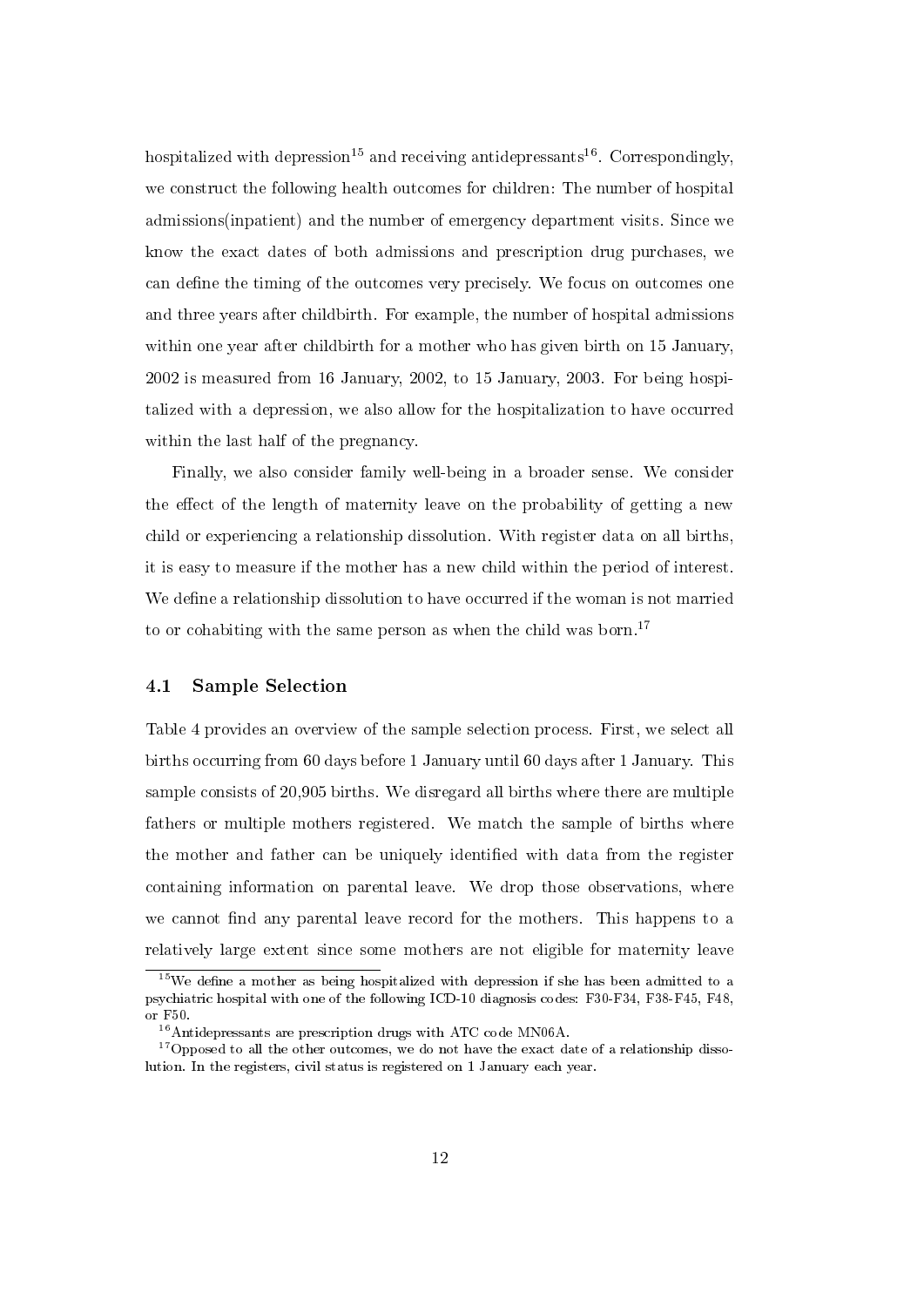benefits at the level of unemployment insurance.<sup>18</sup> For example, this is the case if the mother is enrolled in an education or on social assistance. In these cases different benefit programs exist to help the mother. However, this makes the calculation of total leave days from total benefit payments rather complicated. Therefore, we delete births where this is the case. Thus, the sample consists of mothers who are employed or unemployed with unemployment insurance. The final sample contains  $15,494$  births (of  $15,449$  mothers). Out of this sample  $8,149$ are in the treatment group (born after 1 January), while 7,345 are in the control group (born before 1 January). The difference in the size of the treatment and control groups is not caused by sample selection as can be seen from Table 4, since the difference is also present comparing the number of births in the control group and in the treatment group. This gives rise to some concern since the pattern is consistent with parents anticipating the reform and postponing childbirth until after implementation of the reform. However, this is highly unlikely given the timing of the legislative procedure since the reform was first passed in March 2002. Figure 3 shows the number of births per month from 2000 to 2003. A similar pattern of births is seen in all years, suggesting that the pattern is not driven by the reform.

#### 4.2 Descriptive Statistics

In Table 5, we report descriptive statistics for the treatment and control groups for the control variables. In the treatment effect literature, it is common practice to compare the means of the control and treatment groups in order to check for balance in background characteristics. However, in the context of a regression discontinuity design, a more informative test estimates the actual jump in each covariate on 1 January. Table 5 reports both of these tests. For almost all of the control variables there is no difference between the treatment group and control group using either test. Overall, we interpret the results of the tests as supporting

 $18$  Ideally we would know which mothers were eligible for maternity leave, but the register data does not provide this information directly. However, mothers are actually obligated to take the first two weeks of maternal leave after childbirth. We thereby argue that we are able to identify all eligible mothers using the maternity leave payment records as described above.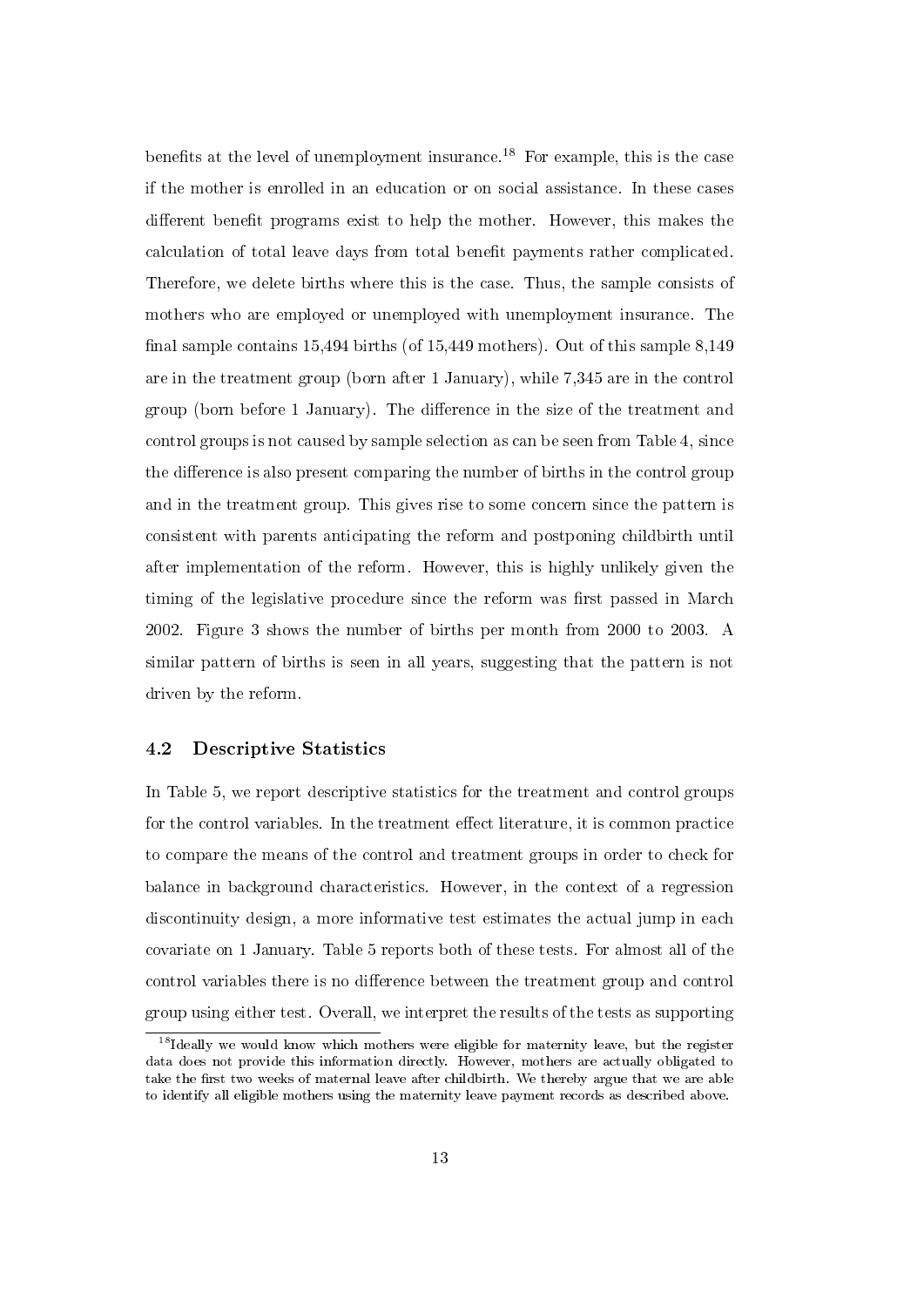our identifying assumption that childbirths within the window of 60 days before and after 1 January are comparable and only differ by the mother's access to leave schemes.

In Table 6, we show descriptive statistics for the length of maternity leave, the length of paternity leave, and all outcome variables. There appear to be several significant differences in means across the treatment and control groups. However, testing if the jump on 1 January is signicant reveals that many of these differences disappear controlling for distance. This is the first indication of small or no effects of the increase in maternity leave.

### 5 Results

In this section we present our estimates of the effect of maternity leave on mother and child health and family well-being. First, we present the IV results of the effect of maternity leave on child health, i.e. the number of hospital admissions and the number of emergency department visits. For the mother, we consider four different outcomes: The number of hospital admissions, the number of nonbirth hospital admissions, being hospitalized with a depression, and receiving antidepressants. Subsequently, we present evidence on two indicators of family well-being: Getting a new child and experiencing a relationship dissolution. We present estimation results for outcomes measured within one and three years after childbirth.<sup>19</sup>

We then proceed by presenting graphical evidence of the significant effects obtained in the IV regressions. The purpose of this is to show that the results are not driven by some arbitrary functional form assumptions in the estimation. Finally, we investigate if there are differential treatment effects by whether or not the child is the firstborn, maternal income, and length of maternal education.

 $19\,\text{We have estimated the effects on all outcomes measured within one to five years after}$ childbirth. These results show the same pattern as those presented and are available upon request.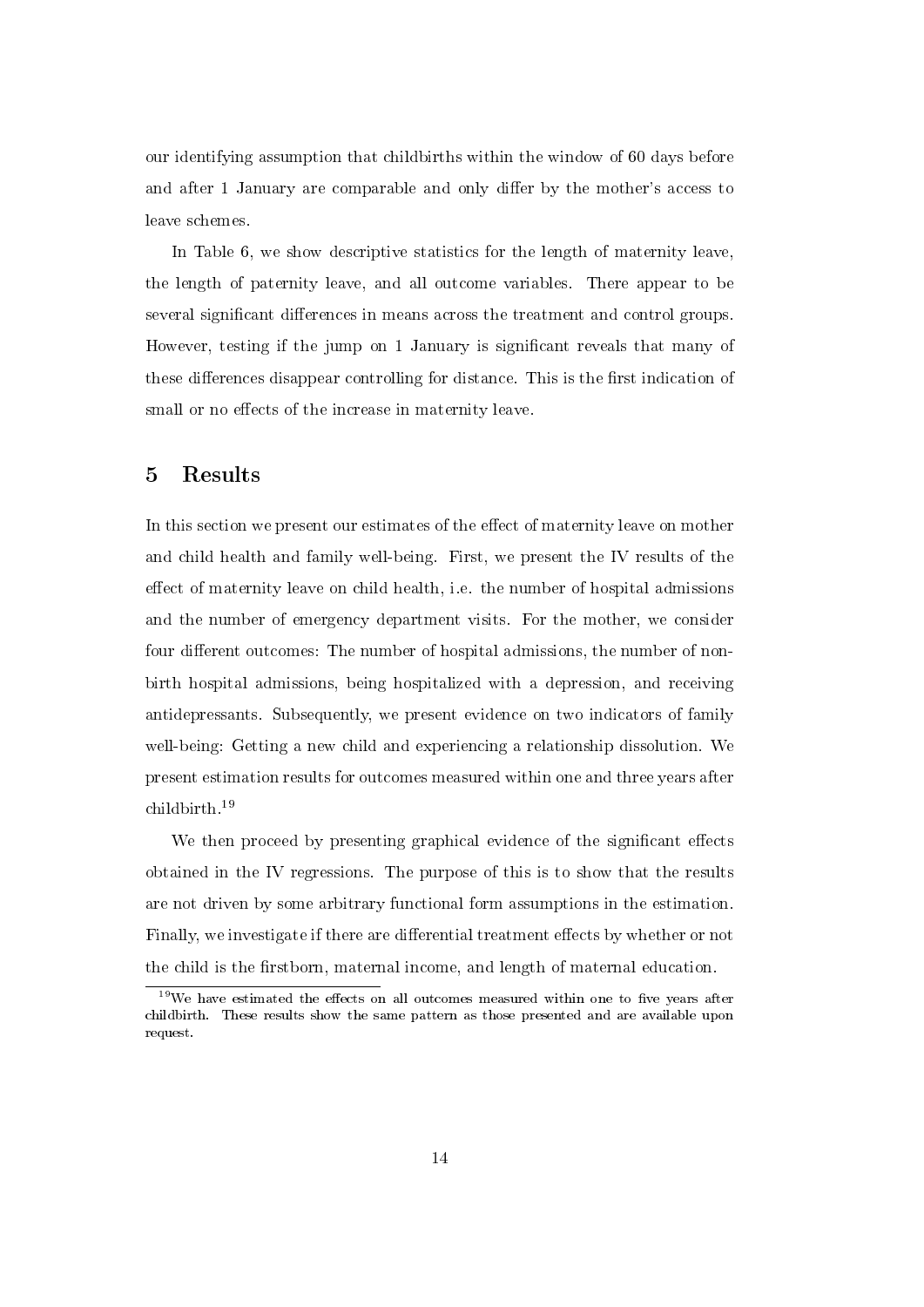#### 5.1 Estimation Results

Table 7 shows the estimation results for the child and maternal health outcomes.<sup>20</sup> The reported estimates are IV estimates using  $T_i$ , an indicator that equals one if the mother gave birth after 1 January, 2002, as an instrument for the length of maternity leave. For ex positional purposes, the length of maternity leave is divided by 100 days, and the estimates thus reflect the effect of increasing the length of maternity leave by 100 days. In order to get the full effect of the reform, one should multiply the estimates by the average difference in maternity leave (32 days) divided by 100. Column (1) reports the results without control variables, but where the function of the forcing variable  $(f(d_i))$  in equation (2)) is linear and the slope is allowed to differ on each side of the discontinuity.<sup>21</sup>

Column (2) includes characteristics of the parents. Since Table 5 reported almost the same means of the control variables for the treatment and control groups and insignificant jumps, we would not expect to see a large difference in the estimated coefficients when we include control variables in the specification. In fact, none of the estimates change significantly. In column  $(3)$ , we additionally control for the characteristics of the newborn and the length of paternity leave. This yields similar results. As mentioned previously, the average length of paternity leave only increases from 15.8 to 16.1 days following the reform. And, the estimated jump in the length of paternity leave is even negative, albeit small, cf. Table 5. This is of course an endogenous variable, so any regression controlling for it should be interpreted with caution. However, if the effect on the outcomes was driven by this small change in the length of paternity leave, we would expect the estimates to change substantially when the variable is included. Since the changes in the estimates are very small, we find it safe to assume that the reported estimates reflect changes in the length of maternity leave. Our preferred

 $^{20}$  Due to spacial considerations, we do not report the first-stage regression estimates. These are available upon request. For the preferred model specification, the F-statistic of the firststage regression for the maternal (child) outcomes is 30.4 (31.1) and the t-statistic of the instrument is 9.7 (9.9).

<sup>&</sup>lt;sup>21</sup>We have investigated the robustness of the estimates by allowing for a more flexible form specification of the assignment variable. We have included up to third degree polynomials. We find no qualitative differences. The results are available upon request.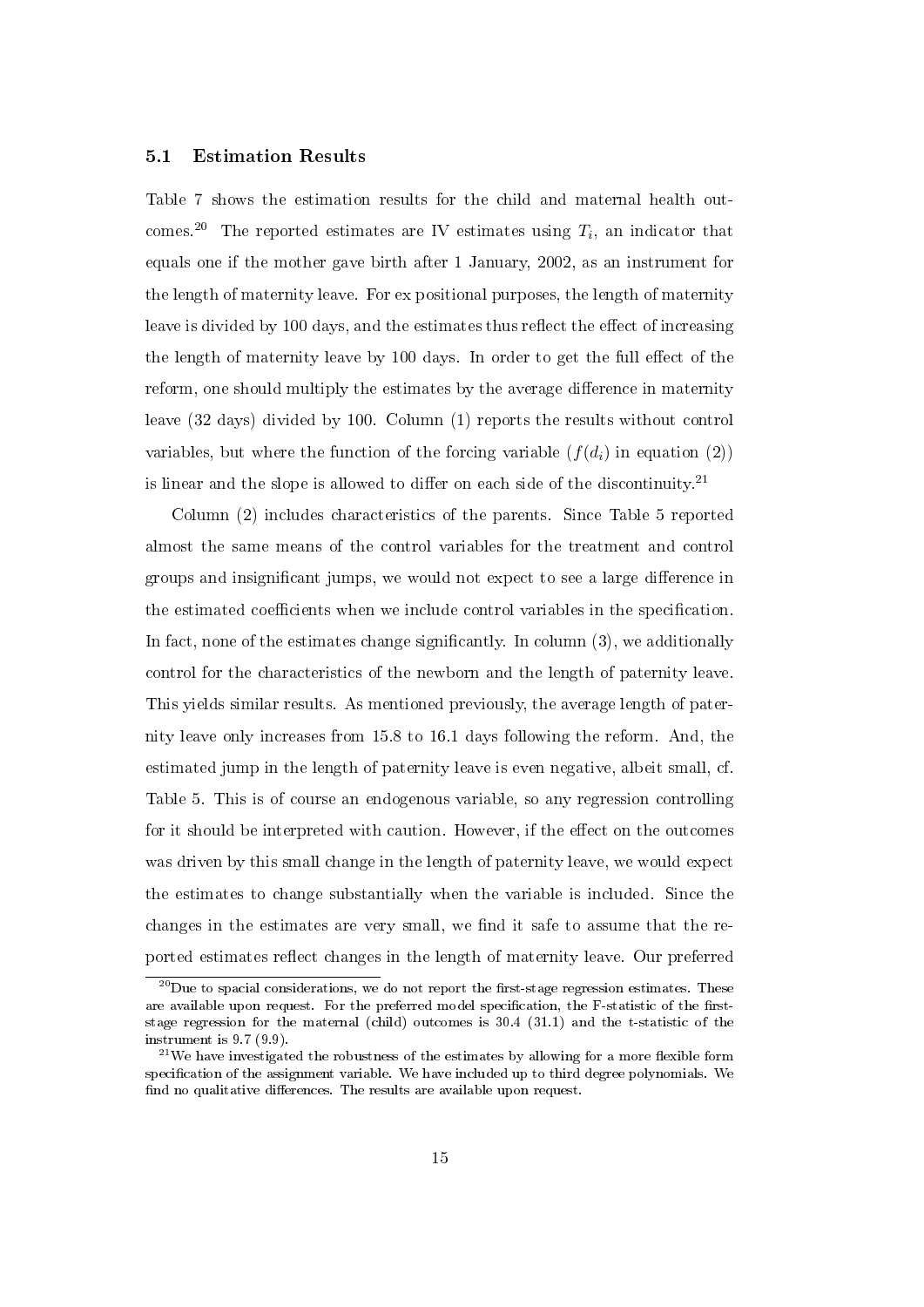specification is the one in column  $(4)$ , where we include characteristics of both the parents and child but do not include the length of paternity leave. Again, the estimates do not change much.

Looking at the outcomes for the child within one year after birth, we find no significant effect on the number of hospital admissions. However, a hospital admission is also an indicator of rather severe health problems, so this may not be that surprising. Therefore, we also consider a less extreme child health outcome; the number of emergency visits. This is often a good predictor of future child achievement in e.g. the education system, see e.g. Currie, Stabile, Manivong, and Roos (2010). The point estimate is positive but highly insignificant. Turning to the same outcomes within three years after birth, we again find no significant effects. We thus find no indication that the expansion in maternity leave affects children's short-term health outcomes.

For the maternal outcomes, we first turn to the effect of maternity leave on the number of hospital admissions. We find that the number of hospital admissions is negatively affected by an increase in the length of maternity leave. Mothers with longer maternity leave spells have fewer hospital admissions. In fact, increasing maternity leave by 100 days leads to a decrease in the number of hospital admissions within one year after childbirth of about −0.11. This is a relatively large effect given that the average number of hospital admissions is only about  $0.16$  for the control group. The estimated effect even persists and is a little bit higher for the number of hospital admissions within three years after childbirth. To some extent, it appears that the estimated effect is driven by differences in the propensity to have a new child, since the estimated effect becomes smaller and less signicant if we consider the number of non-birth hospital admissions. The estimated effect on the number of non-birth hospital admissions within one year after childbirth is still negative and marginally signicant though. Finally, we consider the effect of increasing the length of maternity leave on being hospitalized with a depression and receiving antidepressants. We find no significant effects of increasing the length of maternity leave in any of the specifications.<sup>22</sup>

 $^{22}$ In addition, we have performed the estimations for the *number* of hospitalizations with a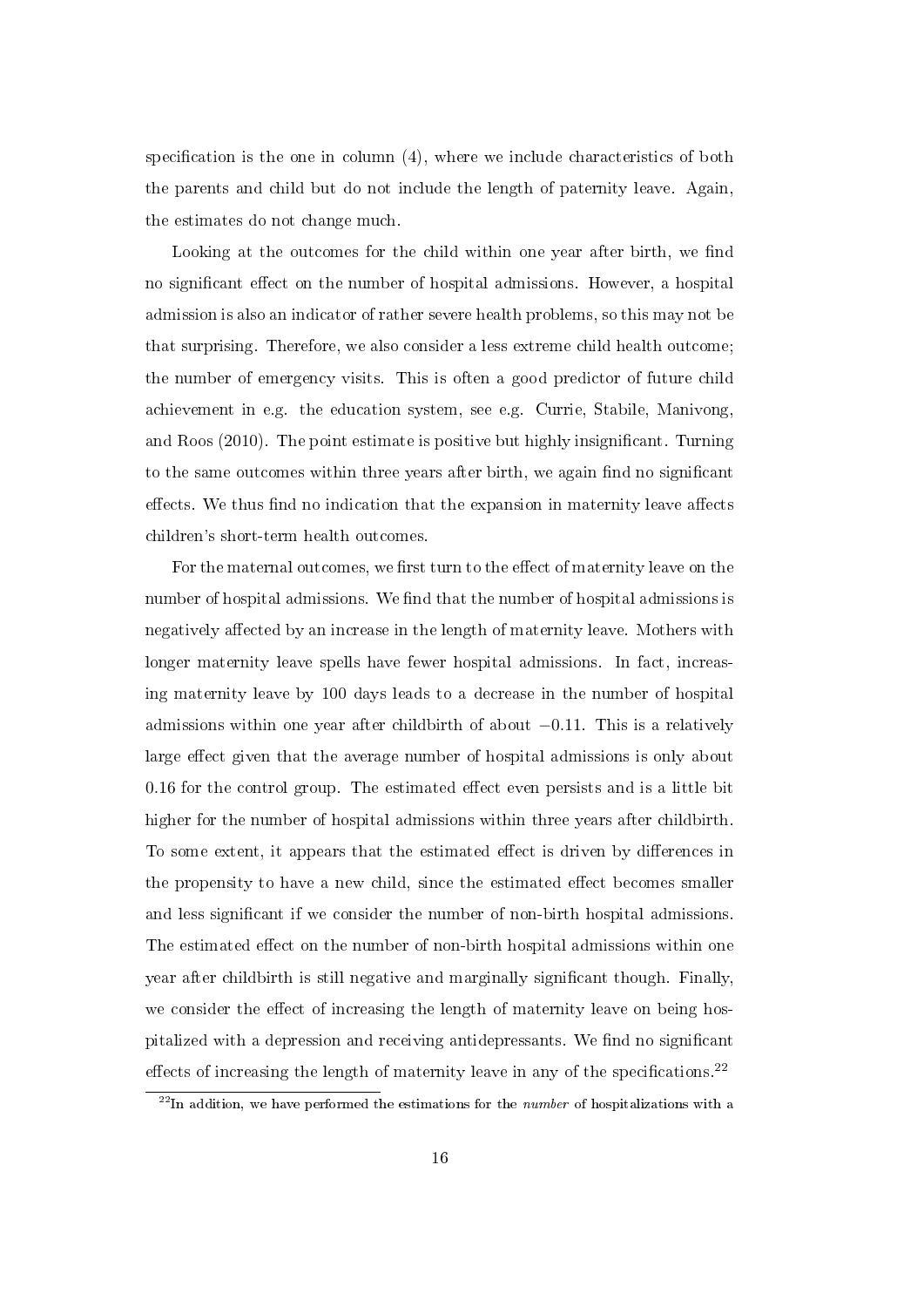In Table 8, we present the estimated effects on family well-being, i.e. having a new child and experiencing relationship dissolution. We find that increasing the length of maternity leave by 100 days decreases the probability of having a new child within three years after childbirth by about 6 percentage points. Thus, extending maternity leave appears to have a negative effect on fertility—at least in the short run. One potential explanation for this could be that women prefer to return to the labor market for some minimum amount of time before re-exiting to maternity leave. It may not be optimal to have very short work spells. However, in our preferred specification the standard error is 0.044 and thus the estimate is insignificant. We find small and insignificant effects on relationship dissolution.

Finally, Figures 4 (child health), 5 (maternal health), and 6 (family wellbeing) show the IV estimates for all main outcomes measured within one to five years after childbirth. This gives a graphical illustration of possible time persistence or variation in the estimated effects. The graphs confirm that there seems to be at most very limited effects of increasing the length of maternity leave on maternal and child health and family well-being.

#### 5.2 Graphical Results

One of the advantages of using a regression discontinuity design is that the identification strategy makes it easy to make sure that results are not driven by functional form assumptions. We thus present a graphical analysis of the discontinuity in the outcomes that turned out to be associated with significant effects: The number of hospital admissions and the number of non-birth hospital admissions (for the mother). Figures 7 and 8 show the average number of hospital admissions within one and three years after childbirth including and excluding birth-related hospital admissions, respectively. For both outcomes, it is relatively clear from the graphs that there is a shift in the levels around 1 January, 2002.

depression and the *amount* (in milligrams) of antidepressants received. We find no effect on these outcomes. The results are available upon request.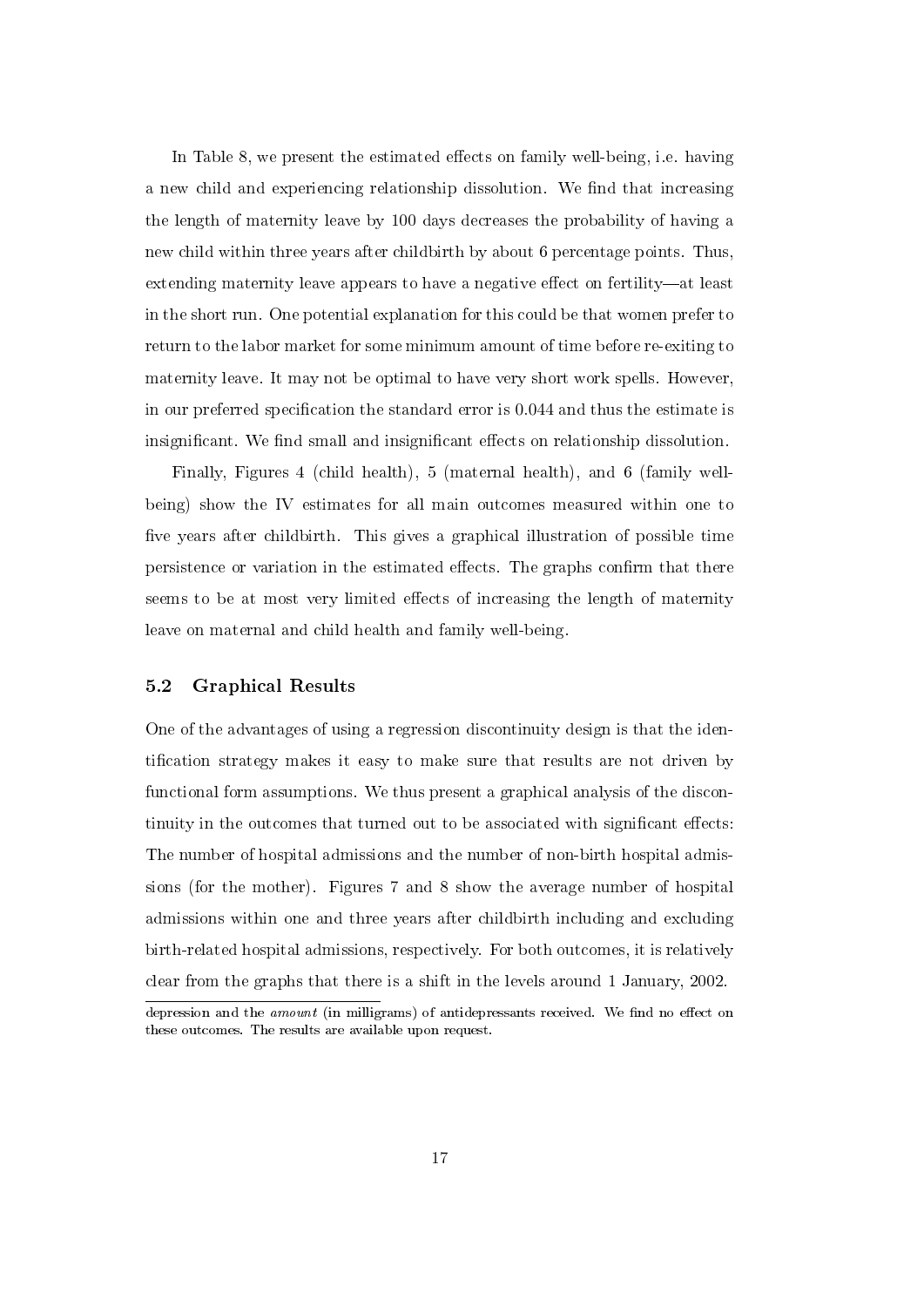#### 5.3 Sensitivity and Window Size

The sample used in the above analysis was based on childbirths within a window of 60 days around 1 January, 2002. To investigate the sensitivity of the results to the choice of window, we estimate the preferred model, specification (4) in Tables 7 and 8, for samples based on childbirths within a window of 30, 50, 60, 90, 120, and 150 days around 1 January, 2002. For each resulting sample, we also perform a joint test for discontinuities in the covariates, see Lee and Lemieux (2010), to check for balancing of the covariates.<sup>23</sup>

Figures 9 and 10 show the estimated effects of increasing maternity leave on the number of hospital admissions for the child and mother, respectively, using different window sizes. As expected, the confidence bands narrow when the sample size increases. However, the magnitude of the estimates is generally unchanged for the mother. For the child, the size of the estimates appears to be more sensitive to the choice of window. However, the test for jumps in the covariates suggests that estimations using the larger window sizes are likely to suffer from misspecification. This highlights the potential problem of using a window of six years as in e.g. Baker and Milligan (2008b). Overall, the results suggest that the window of 60 days is reasonable, and that the results are not particularly sensitive to this choice. One potential explanation for why we cannot defend using very large window sizes is that there is some seasonal variation in child and parental socio-economic and health characteristics, as suggested by Bound and Jaeger (1996) and Buckles and Hungerman (2013), which our current choice of functional form does not take into account.

#### 5.4 Heterogeneous Treatment Effects

Based on the results presented so far, it does not seem as if an increase in the length of maternity leave has much effect on family health and well-being. However, it is possible that changes in the length of maternity leave have differential

 $23$ If the null of no discontinuity in covariates is rejected, it indicates misspecification or an invalid regression discontinuity design. The resulting  $\chi^2$ -test statistics and p-values (in brackets) are as follows: 42.9 [0.115] for 30 days, 31.8 [0.526] for 50 days, 35.1 [0.369] for 60 days, 43.1 [0.112] for 90 days, 51.5 [0.021] for 120 days, and 51.9 [0.019] for 150 days.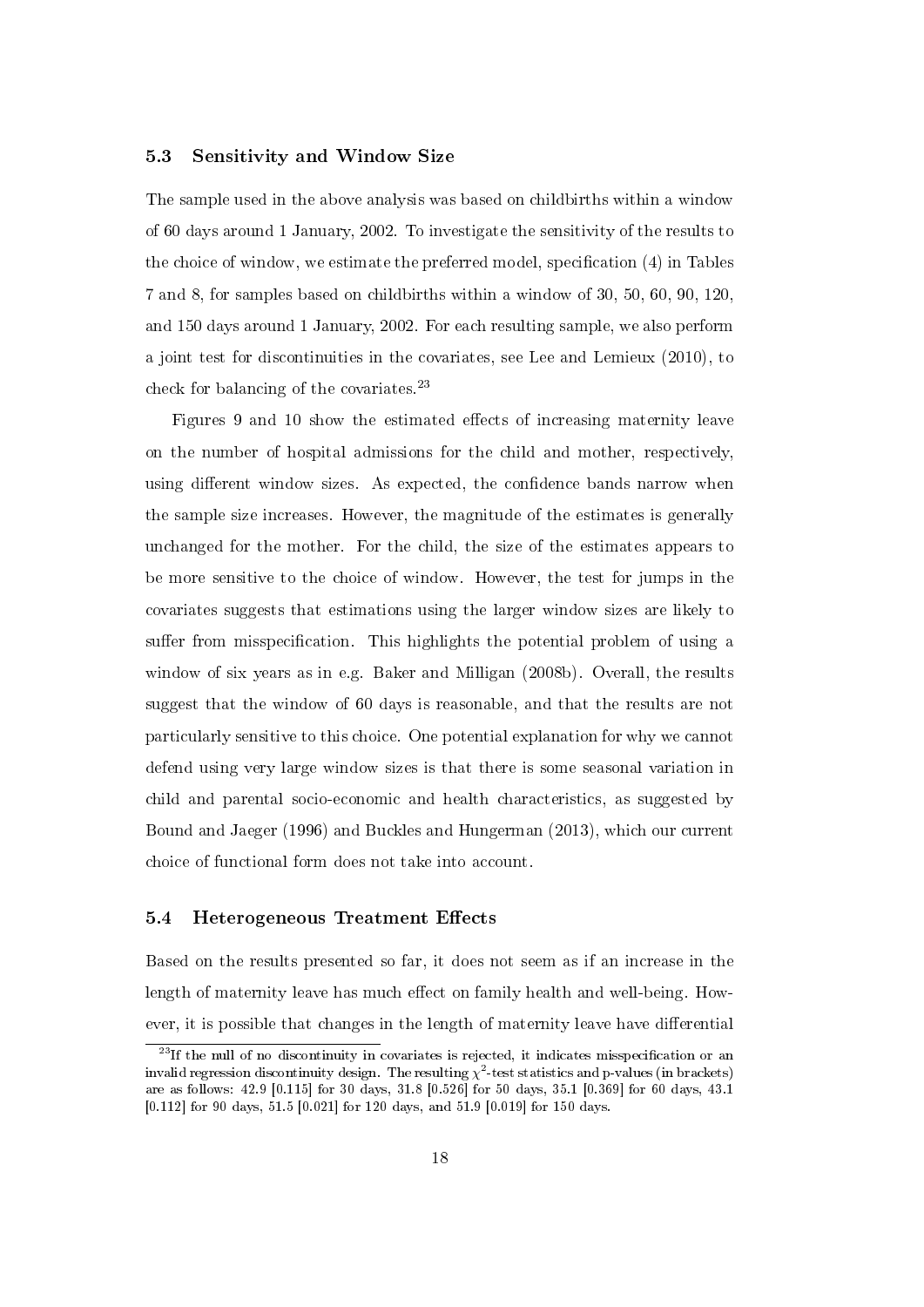effects on subgroups of individuals. Therefore, we extend the analysis to allow for heterogeneous responses by observable characteristics. Specifically, we investigate whether there are differential effects on maternal and child health by whether or not the child is the firstborn, maternal income, and length of maternal education. Generally, we find little evidence of any substantial effects although we do see some differences across subgroups. $^{24}$ 

We incorporate the possibility of heterogeneous effects by interacting the variable measuring the length of maternity leave with group-specific indicators. These terms are then instrumented with interactions of the indicator for childbirth after 1 January, 2002, and the group-specific indicators. We also allow for different slopes across subgroups by interacting the terms involving the forcing variable,  $d_i$ , with the group-specific indicators. The estimated effects are presented in Table 9. Model  $(1)$  simply replicates the main treatment effects of section 5.1 whereas models  $(2)$ ,  $(3)$ , and  $(4)$  allow the effects of an increase in the length of maternity leave to differ across birth order (firstborn versus higher-order), maternal income, and length of maternal education, respectively. The columns with the main effects present the estimated effects for the baseline subgroup. The other columns contain the interaction effects. For example, for firstborn children, the effect of increasing the length of maternity leave by 100 days on the number of hospital admissions within one year after birth is  $-0.011 - 0.015 = -0.026$ . And, we can see from the table that we cannot reject that the effect is the same for firstborn and higher-order born children. Overall, we find no evidence suggesting heterogeneous effects on child health. The results are more mixed when we consider maternal health.

We find that the estimated effects are generally higher for first-time mothers. The interpretation of this is that first-time mothers benefit to a lesser extent from an increase in the length of maternity leave. Specifically, looking at the number of hospital admissions, the effect of increasing the length of maternity leave is higher for first-time mothers. Within one year after childbirth, the num-

 $24$ We have also investigated labor market status, marital status, and gender of the child which yielded the same overall conclusion. The results are available upon request.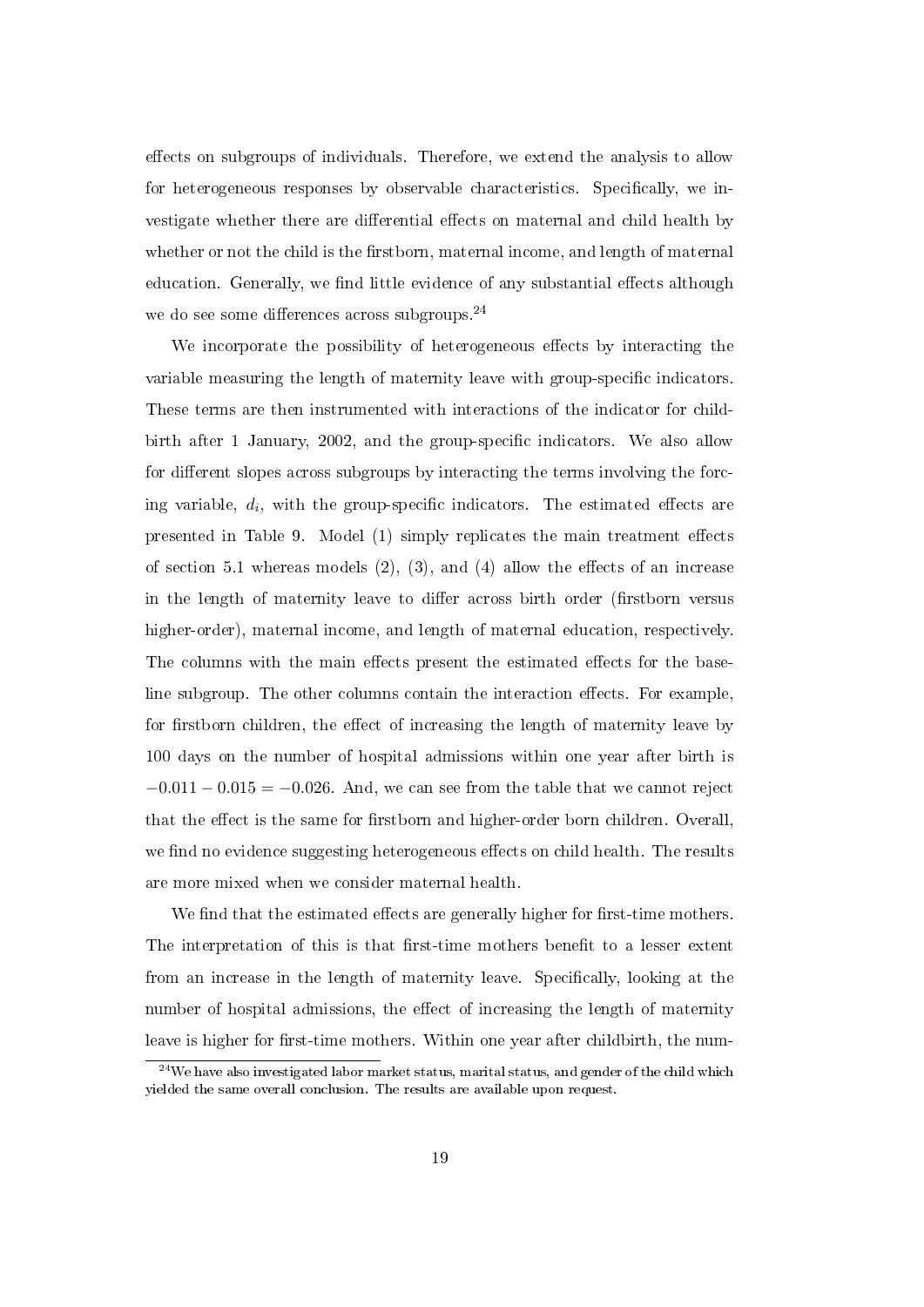ber of hospital admissions decrease by 0.118 per 100 days of extra leave for those who are not first-time mothers. However, for first-time mothers the number of hospital admissions decrease only by  $0.097$  ( $-(-0.118 + 0.021)$ ). This difference persists after three years and if we only consider the number of non-birth hospital admissions, albeit with a higher signicance level. We see the same pattern for being hospitalized with a depression.

While we cannot give a precise answer, we can hypothesize about the reasons why first-time mothers would be less affected by an increase in the length of maternity leave. First of all, mothers who already have one or more children are potentially under more stress since they have a larger family. A mother with only one child may be able to find more leisure time or time for work which may reduce the stress she faces. On the other hand, one could also speculate that e.g. since second-time mothers are more experienced they would be better able to cope with any potential problems in the household or at work. It is also possible that first-time mothers have different needs than e.g. second-time mothers to return to work and their adult networks.

When we look at whether the effects differ by the level of maternal income, we find mixed effects. The effect of increasing maternity leave on the number of hospital admissions is generally lower for low-income mothers.<sup>25</sup> That is, they benefit more in terms of less admissions as a result of the reform compared to other mothers. This is the case regardless of whether we consider all hospital admissions or only non-birth hospital admissions and the pattern is the same within one and three years after childbirth. However, when we consider being hospitalized with a depression and receiving antidepressants, we find that the effects are higher for low-income mothers although they are typically insignificant making it hard to draw any general conclusions.

Finally, we consider potential differential responses by length of maternal education. The baseline category consists of mothers who have more than 13

 $25$ Mothers are classified as having low income, if they are in the lowest income quartile in the sample. Of course, this does not correspond to the lowest quartile in society as a whole since our sample consists of those who are either employed or unemployed with unemployment insurance.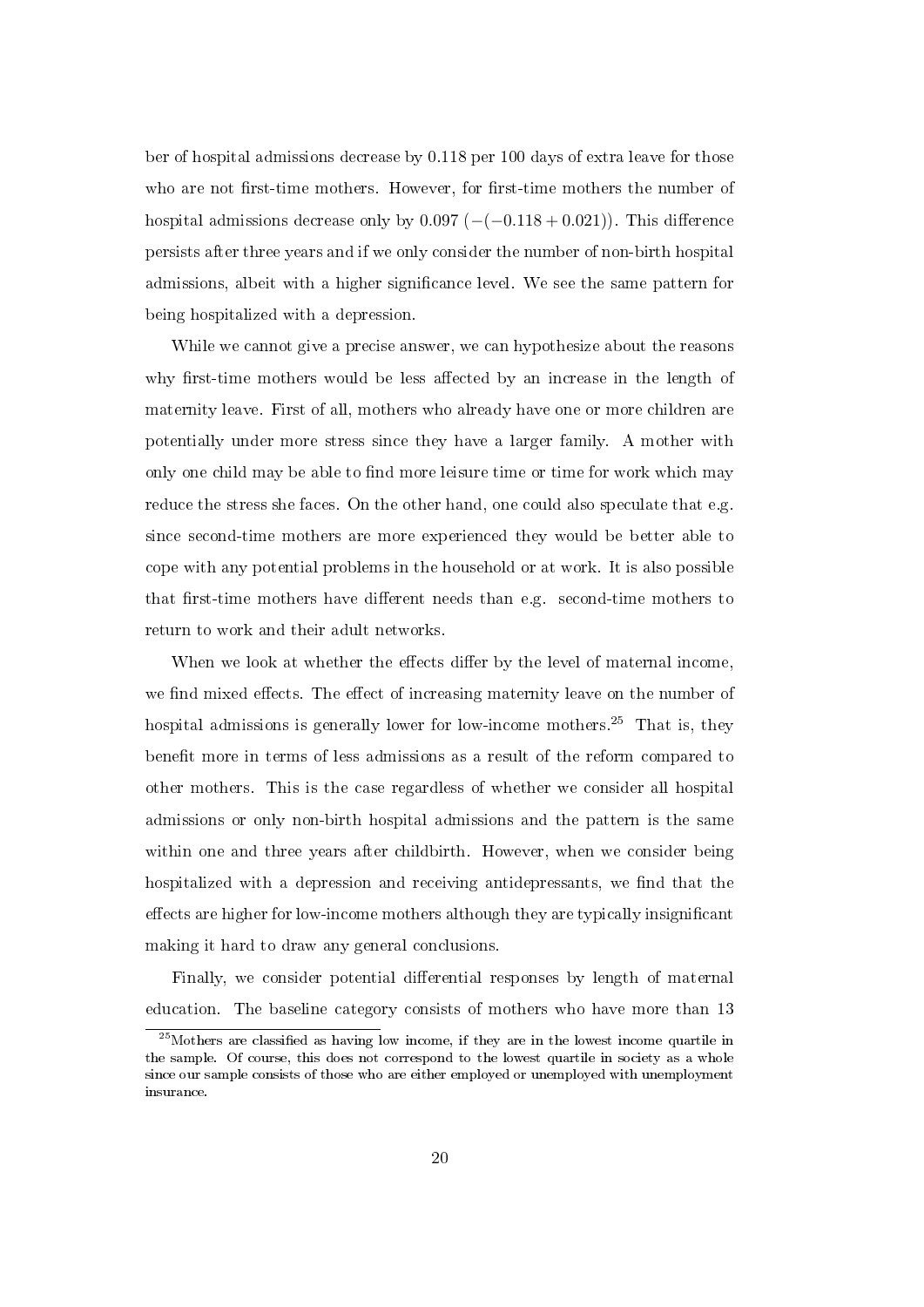years of education. For this group, we generally see that increasing the length of maternity leave has negative but highly insignificant effects on the number of hospital admissions. For mothers with no more than 10 years of education, the estimated effects are substantially lower, but for the number of hospital admissions, we cannot reject that the effects are the same as for the baseline category with more years of education. However, there is some indication that mothers with less than 10 years of education benefit more from increasing the length of maternity leave in terms of the probability of being hospitalized with a depression and receiving antidepressants. For example, for mothers with more than 13 years of education, increasing the length of maternity leave by 100 days increases the probability of receiving antidepressants by 4.5 percentage points. In comparison, for mothers with less than 10 years of education, the corresponding number is -15.2 percentage points.

Overall, the analysis suggests limited effects of the length of maternity leave on child and maternal health outcomes. For maternal health outcomes, we do find some indication that different mothers respond differently to the expansion in maternity leave. The results point in the direction that any beneficial effects of increasing the length of maternity leave are higher for mothers or families that have less resources where a low-resource family is interpreted broadly as e.g. a family with many children, low income, or low education level.

#### 6 Conclusion

We use a reform of the maternity leave scheme in Denmark that was implemented on January 1, 2002, to identify the effect of increasing the length of maternity leave on a range of child and maternal health outcomes and family well-being. The implementation of the reform generates a regression discontinuity setting, where mothers of children born before 1 January, 2002, faced different rules than mothers of children born after 1 January, 2002. The reform implied an increase in the average length of maternity leave of about 32 days.

We use this setup to study the effect of maternity leave on a wide range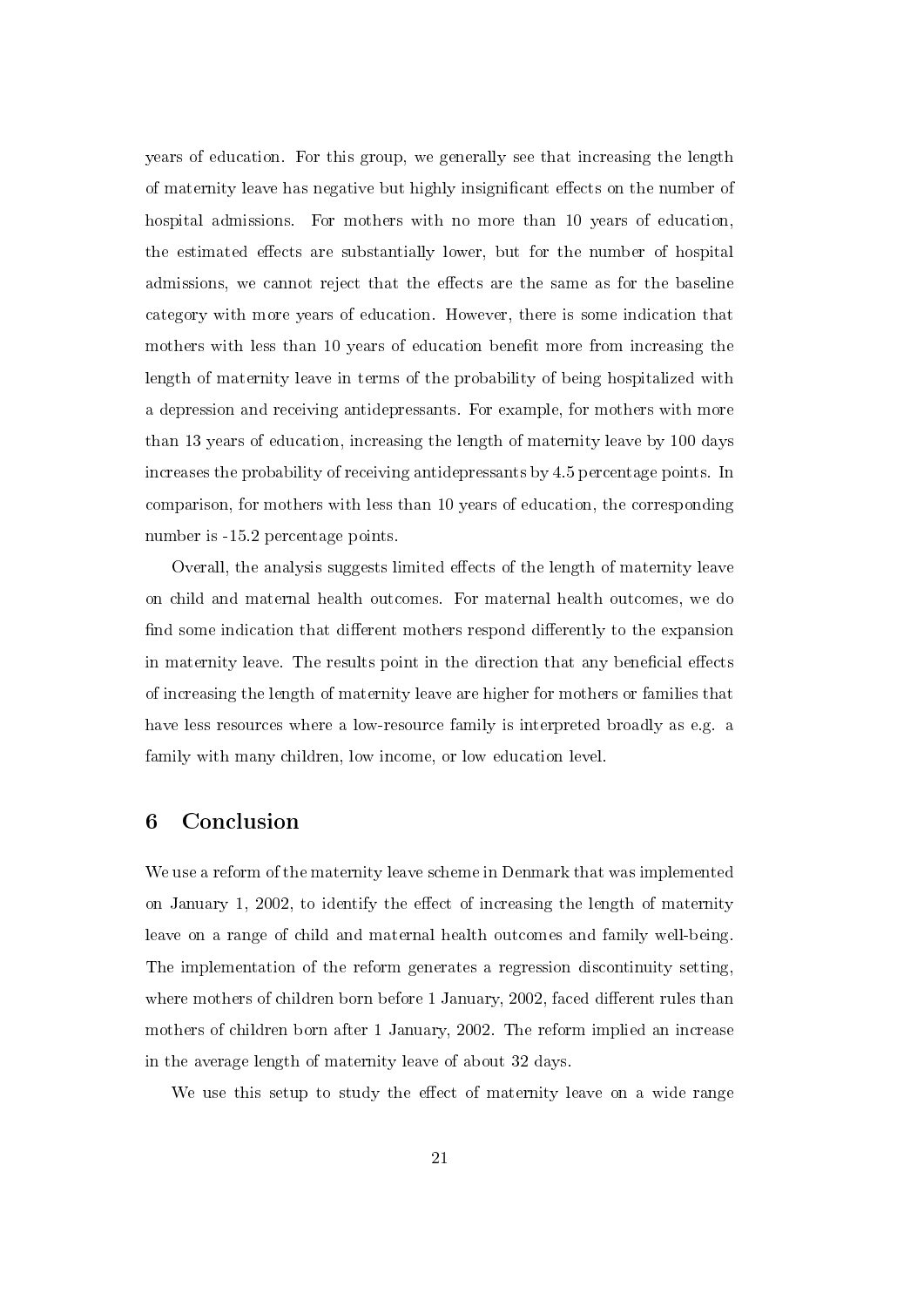of health-related outcomes including the number of hospital admissions (of both mother and child), the number of emergency department visits (child), being hospitalized with a depression (mother), receiving anti-depressants (mother), getting a new child, and experiencing a relationship dissolution. We find some indication of a positive effect of increasing the length of maternity leave on the number of hospital admissions for the mother, but overall the health and well-being of families appear to be largely unaffected.

Allowing for heterogeneous effects by birth order, maternal income, and the length of maternal education, we find no evidence suggesting that an increase in maternity leave affects child health. However, for maternal health outcomes, our analysis does suggest differential responses to the expansion in maternity leave across subgroups. Any beneficial effects of increasing the length of maternity leave appear to be higher for low-resource families in the sense that the beneficial effects are higher for mothers with more children, lower income, and less years of education. Overall, our results are consistent with those of many earlier studies that find no or limited effects of expanding maternity leave schemes—especially in the long run. We show that even for health outcomes measured in the relatively short run, there does appear to be limited effects.

### References

- ANGRIST, J. D., AND G. W. IMBENS (1995): "Two-Stage Least Squares Estimation of Average Causal Effects in Models with Variable Treatment Intensity," Journal of the American Statistical Association,  $90(430)$ , pp.  $431-442$ .
- ANGRIST, J. D., AND V. LAVY (1999): "Using Maimonides' Rule to Estimate the Effect of Class Size on Scholastic Achievement," The Quarterly Journal of  $Economics, 114(2), 533-575.$
- BAKER, M., AND K. MILLIGAN (2008a): "Evidence from Maternity Leave Expansions of the Impact of Maternal Care on Early Child Development," NBER Working Paper Series, 13826.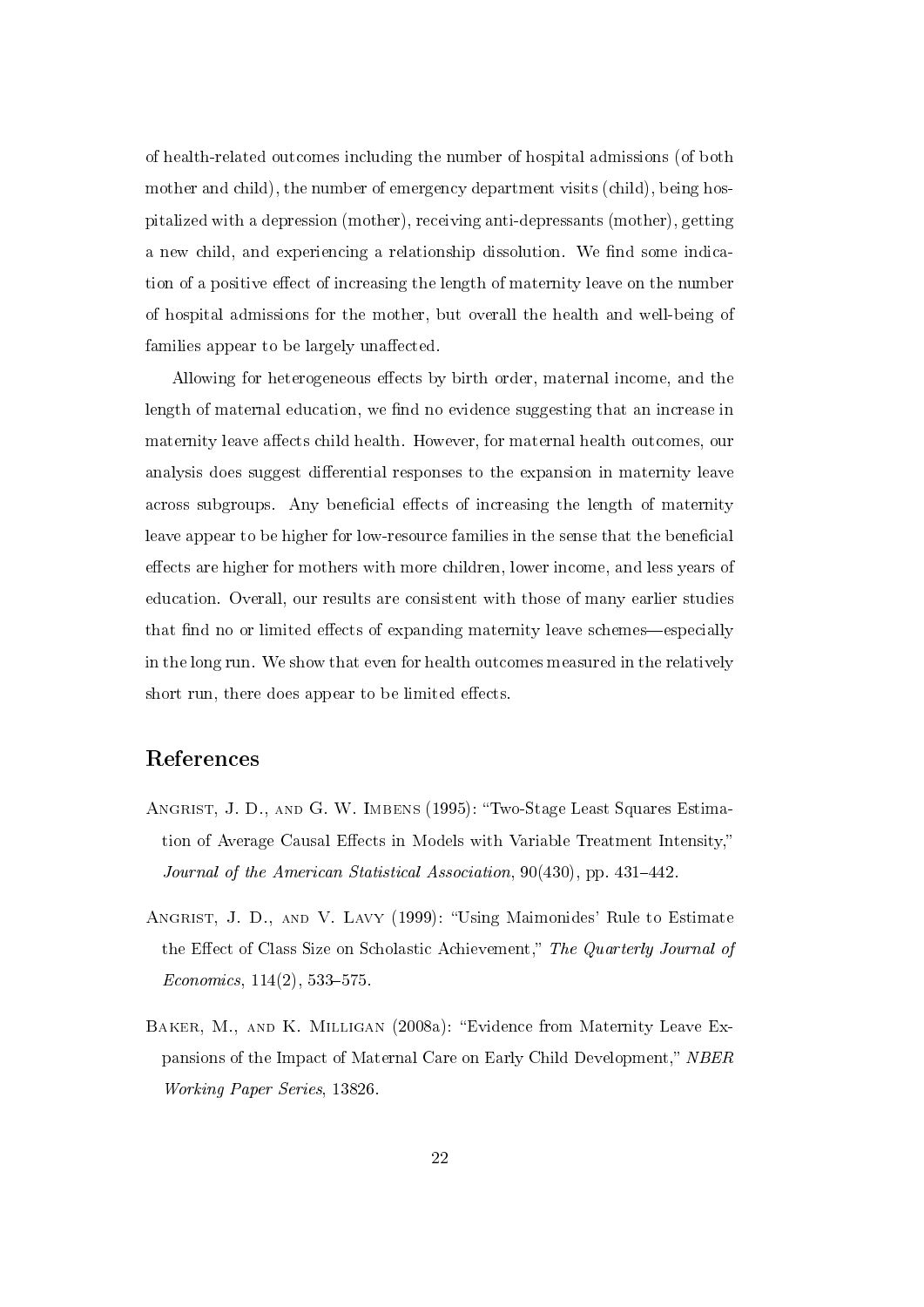(2008b): Maternal Employment, Breastfeeding, and Health: Evidence from Maternity Leave Mandates," Journal of Health Economics, 27(4), 871-887.

- Björklund, A., and K. G. Salvanes (2011): Chapter 3 Education and Family Background: Mechanisms and Policies," vol. 3 of Handbook of the Economics of Education, pp.  $201 - 247$ . Elsevier.
- BOUND, J., AND D. A. JAEGER (1996): "On the Validity of Season of Birth as an Instrument in Wage Equations: A Comment on Angrist and Krueger's 'Does Compulsory School Attendance Affect Schooling and Earnings?," NBER Working Paper Series, 5835.
- BUCKLES, K. S., AND D. M. HUNGERMAN (2013): "Season of Birth and Later Outcomes: Old Questions, New Answers," The Review of Economics and  $Statistics, 95(3), 711–724.$
- CURRIE, J., AND J. GRUBER (1996): "Health Insurance Eligibility, Utilization of Medical Care, and Child Health," The Quarterly Journal of Economics, 111(2), 431-66.
- CURRIE, J., M. STABILE, P. MANIVONG, AND L. L. ROOS (2010): "Child Health and Young Adult Outcomes," Journal of Human Resources, 45(3), 517-548.
- Dahl, G. B., K. V. Løken, M. Mogstad, and K. V. Salvanes (2013): "What Is the Case for Paid Maternity Leave?," Working Paper 19595, National Bureau of Economic Research.
- DUSTMANN, C., AND U. SCHÖNBERG (2012): "Expansions in Maternity Leave Coverage and Children's Long-Term Outcomes," American Economic Journal: Applied Economics,  $4(3)$ , 190-224.
- HUMLUM, M. K., AND R. M. VEJLIN (2013): "THE RESPONSES OF YOUTH TO A CASH TRANSFER CONDITIONAL ON SCHOOLING: A QUASI-EXPERIMENTAL STUDY," Journal of Applied Econometrics, 28(4), 628-649.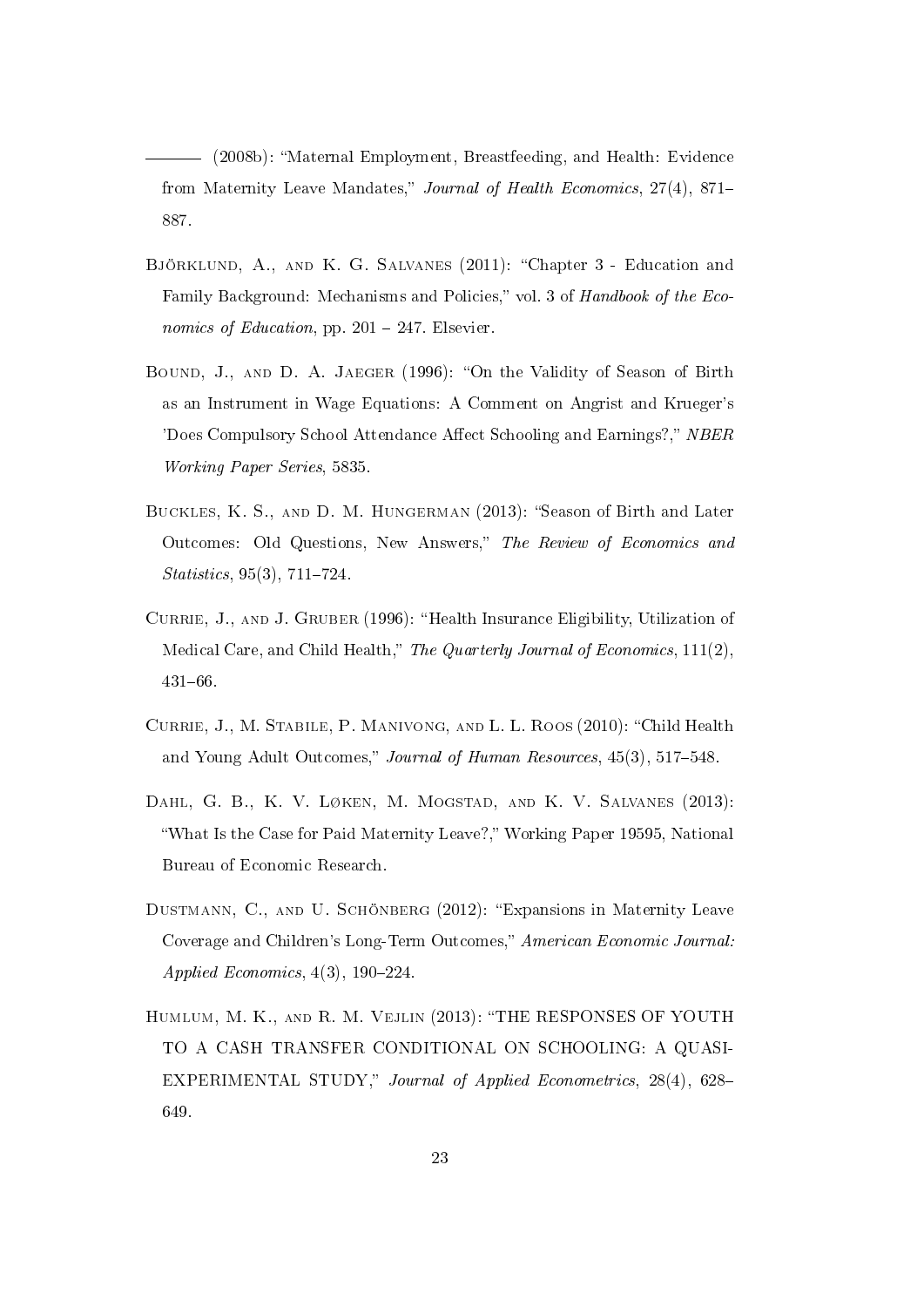- LALIVE, R., AND J. ZWEIMÜLLER (2009): "How Does Parental Leave Affect Fertility and Return to Work? Evidence from Two Natural Experiments," The Quarterly Journal of Economics,  $124(3)$ ,  $1363-1402$ .
- LEE, D. S., AND T. LEMIEUX (2010): "Regression Discontinuity Designs in Economics," Journal of Economic Literature, 48(2), 281-355.
- Liu, Q., and O. N. Skans (2010): The Duration of Paid Parental Leave and Children's Scholastic Performance," The BE Journal of Economic Analysis  $\mathcal B$ Policy,  $10(3)$ .
- NIELSEN, H. S. (2009): "Causes and Consequences of a Father's Child Leave: Evidence from a Reform of Leave Schemes," IZA Discussion Papers 4267, Institute for the Study of Labor (IZA).
- RASMUSSEN, A. W. (2010): "Increasing the length of parents' birth-related leave: The effect on children's long-term educational outcomes," Labour Economics.  $17(1), 91-100.$
- ROSSIN, M. (2011): "The effects of maternity leave on children's birth and infant health outcomes in the United States," Journal of Health Economics,  $30(2)$ .  $221 - 239$ .
- SUNDHEDSSTYRELSEN (2008): Amning En håndbog for sundhedspersonale. Sundhedsstyrelsen (National Board of Health, Denmark).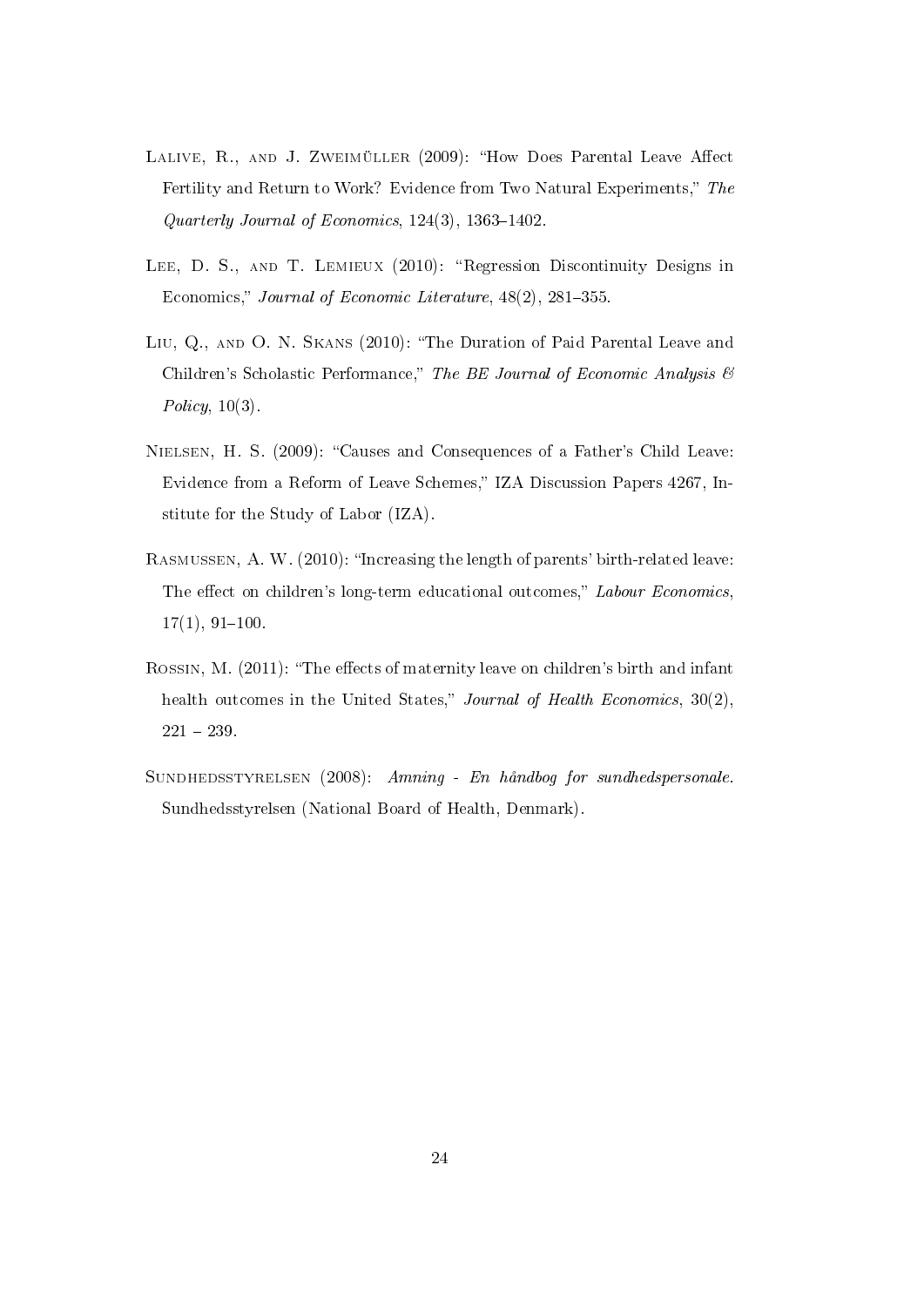## A Figures



Figure 1: The length of maternity leave by date of childbirth

Figure 2: The length of maternity leave by distance from 1 January, 2002, to date of childbirth

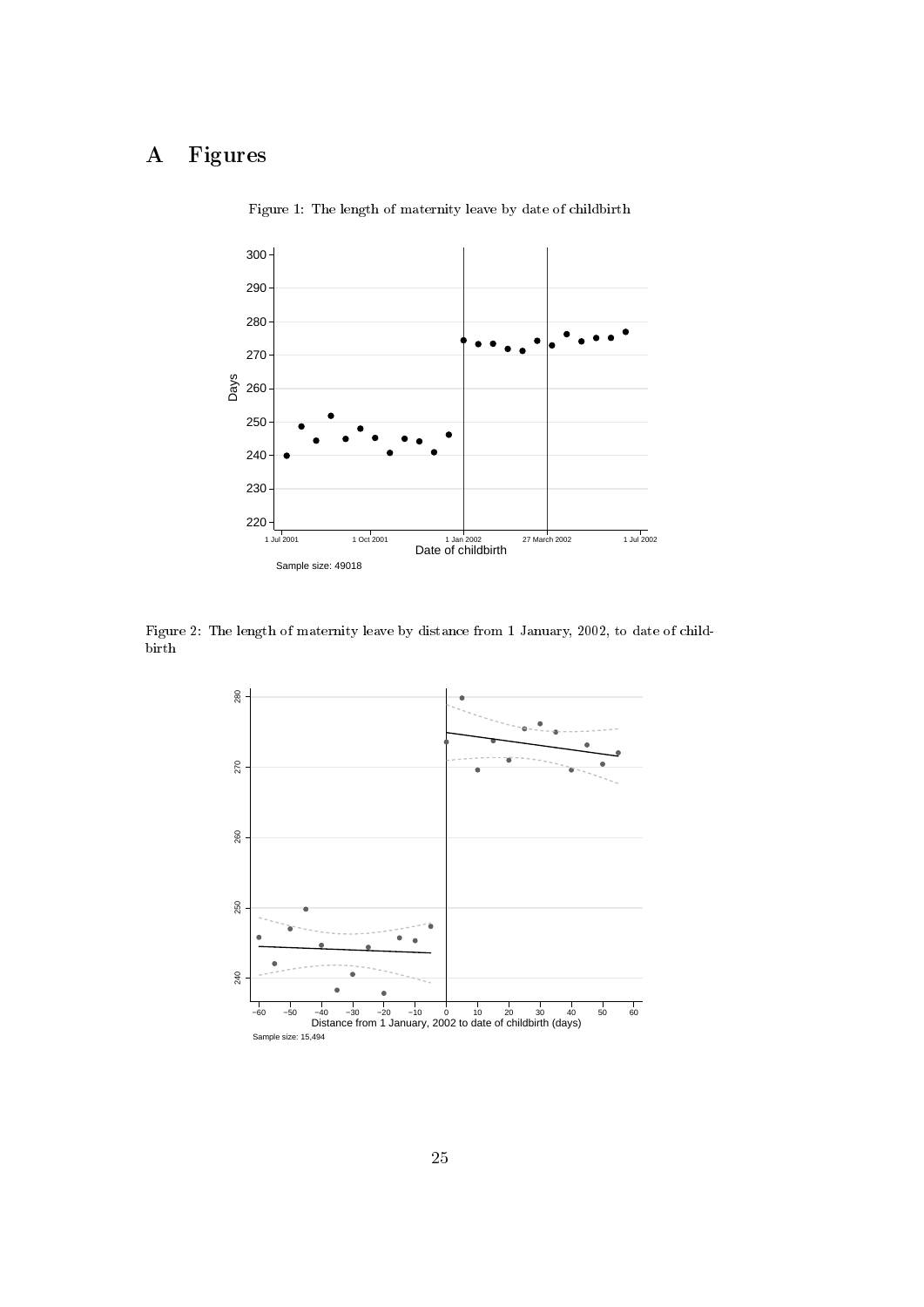Figure 3: Number of births by month and year

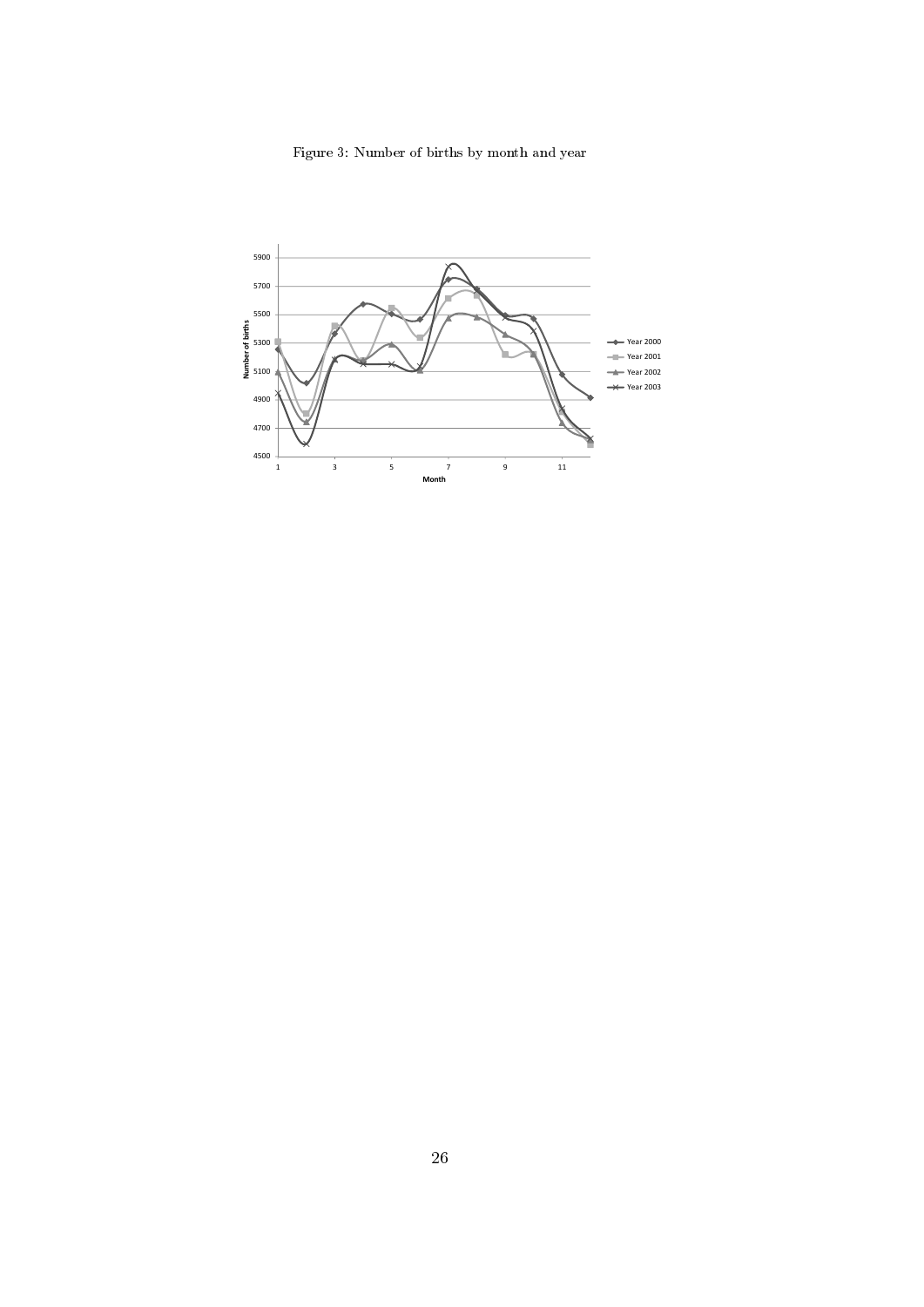Figure 4: IV estimates on child outcomes measured within one to five years after birth

(a) Number of hospital admissions





Figure 5: IV estimates on maternal outcomes measured within one to five years after childbirth

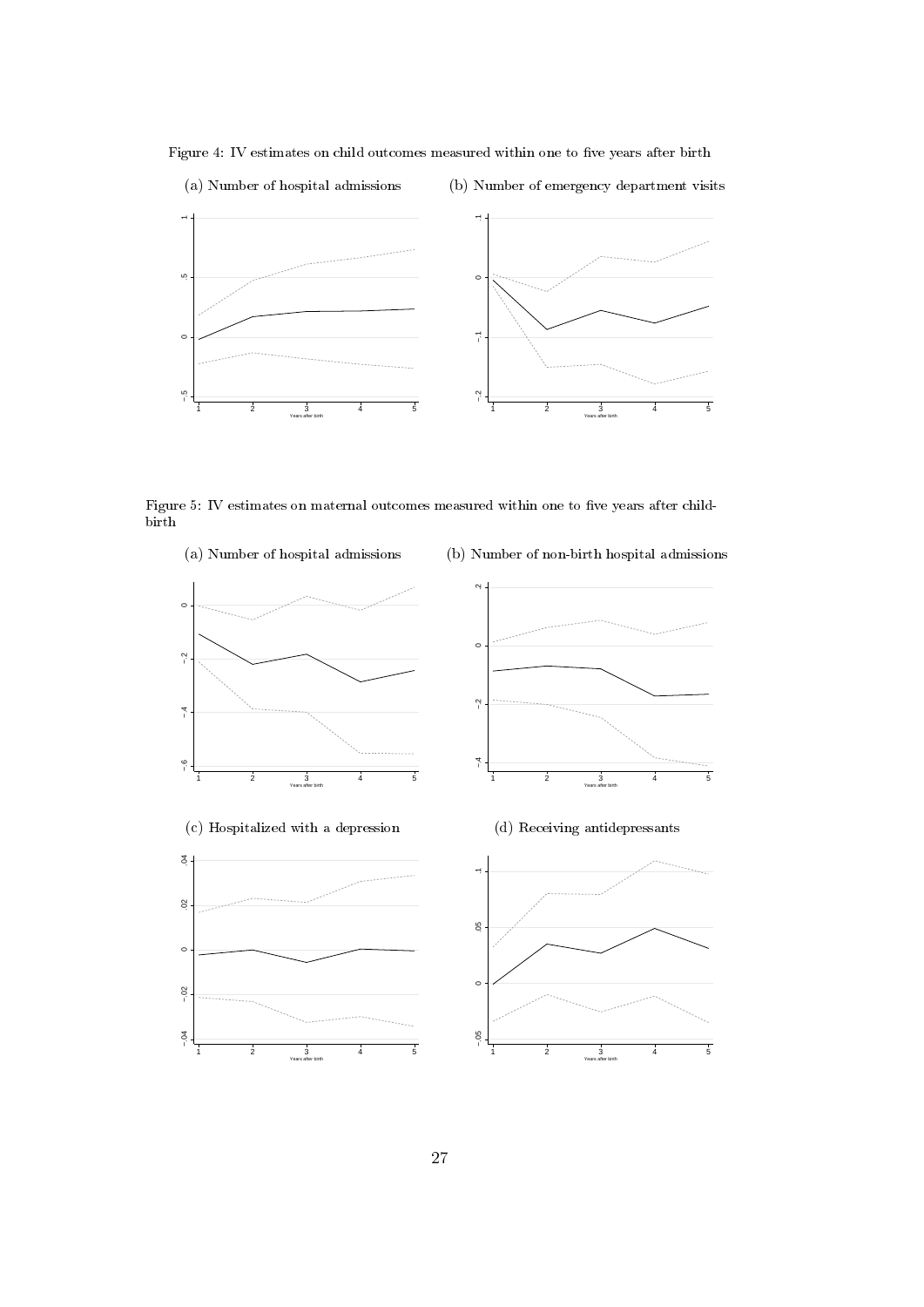Figure 6: IV estimates on family outcomes measured within one to five years after birth (a) Experiencing relationship dissolution (b) Having a new child

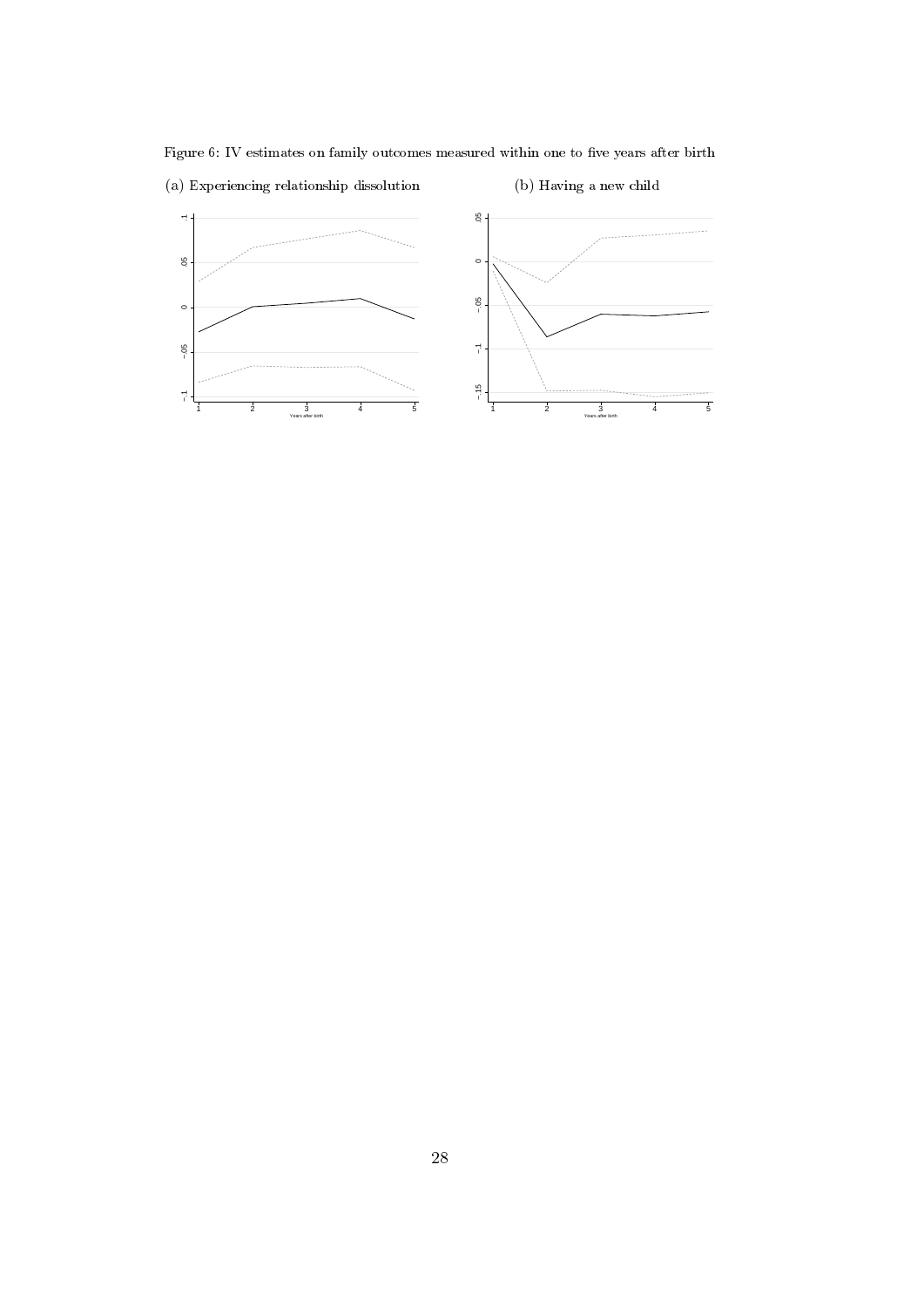Figure 7: Number of hospital admissions (mother) by distance to 1 January, 2002. Scatter plots are overlaid with tted values and 95 percent condence bands from a linear regression. Days are grouped in 5-day bins.



(a) Within one year after childbirth

(b) Within three years after childbirth

Figure 8: Number of non-birth hospital admissions (mother) by distance to 1 January, 2002. Scatter plots are overlaid with fitted values and 95 percent confidence bands from a linear regression. Days are grouped in 5-day bins.



(a) Within one year after childbirth

(b) Within three years after childbirth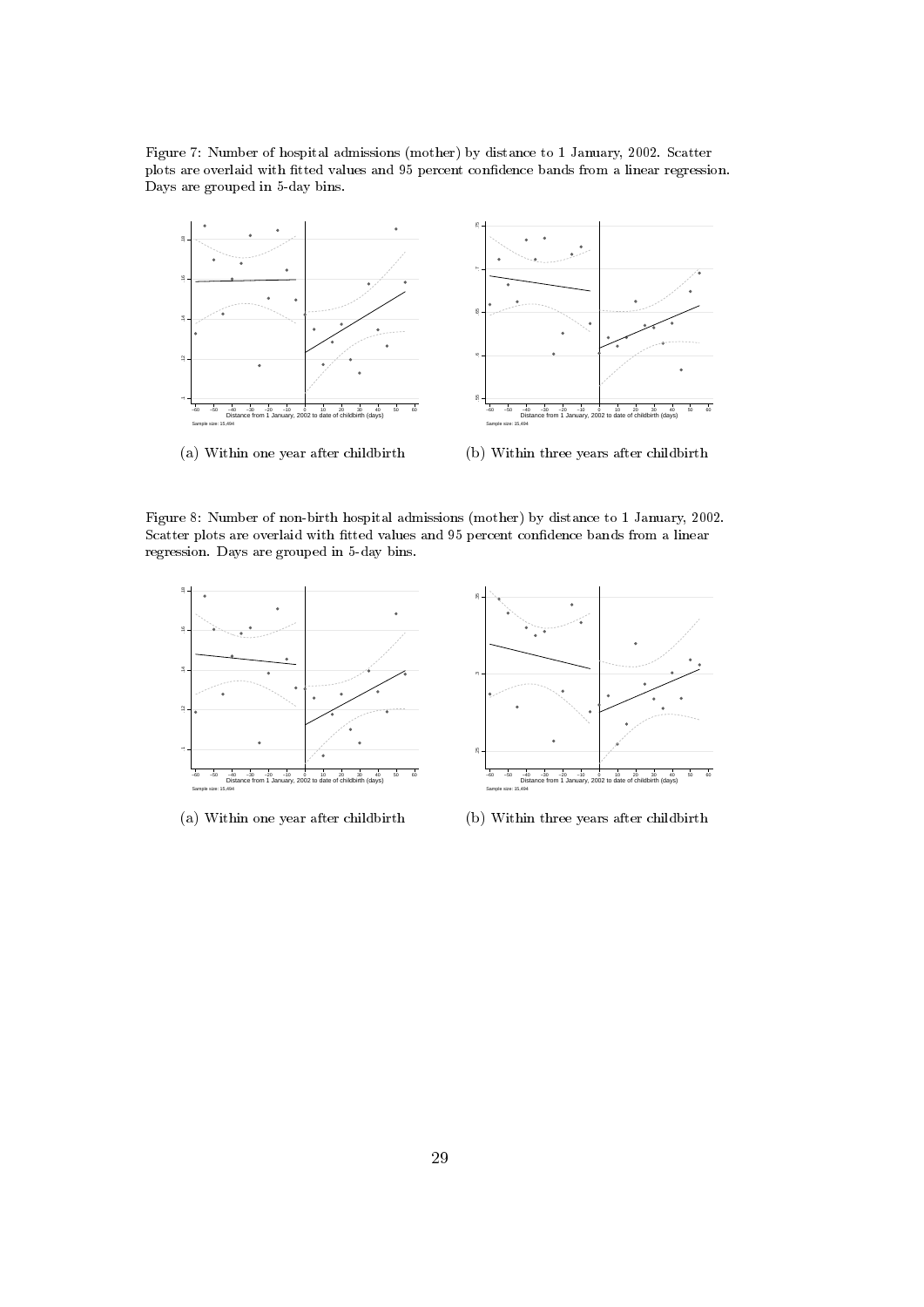Figure 9: IV estimates of the effect of increasing maternity leave on the number of hospital admissions for the child for different window sizes.



Figure 10: IV estimates of the effect of increasing maternity leave on the number of hospital admissions for the mother for different window sizes.



(a) Within one year after childbirth

(b) Within three years after childbirth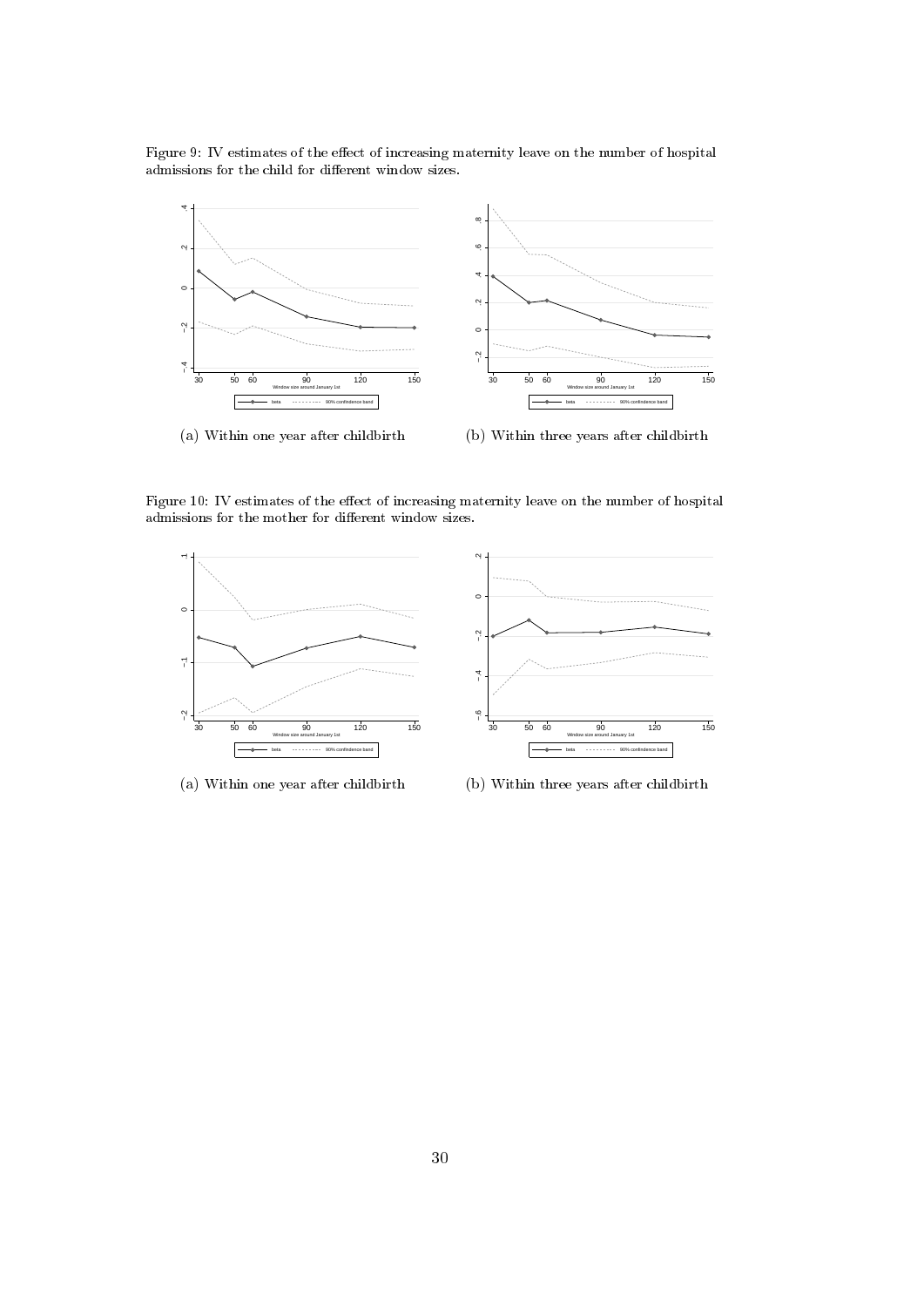## B Tables

| Maternity leave                       |              | Weeks of benefits |
|---------------------------------------|--------------|-------------------|
| Pre-birth                             |              |                   |
| Post-birth                            |              | 14                |
|                                       | $Pre-reform$ | $Post-reform$     |
|                                       | 10           | $32^a$            |
| At reduced benefit level (60 percent) | 52           |                   |

Table 1: Overview of Benefit Rules

a) Options include sharing with the father, extending the benefit period in exchange for a lower benefit level, and postponing part of the leave

| Date of giving birth                 | Rule set                |
|--------------------------------------|-------------------------|
| Prior to 1 January, 2002             | pre-reform rules apply  |
| 1 January, $2002 - 26$ March, $2002$ | optional                |
| After 26 March, 2002                 | post-reform rules apply |

Table 2: Implementation of Reform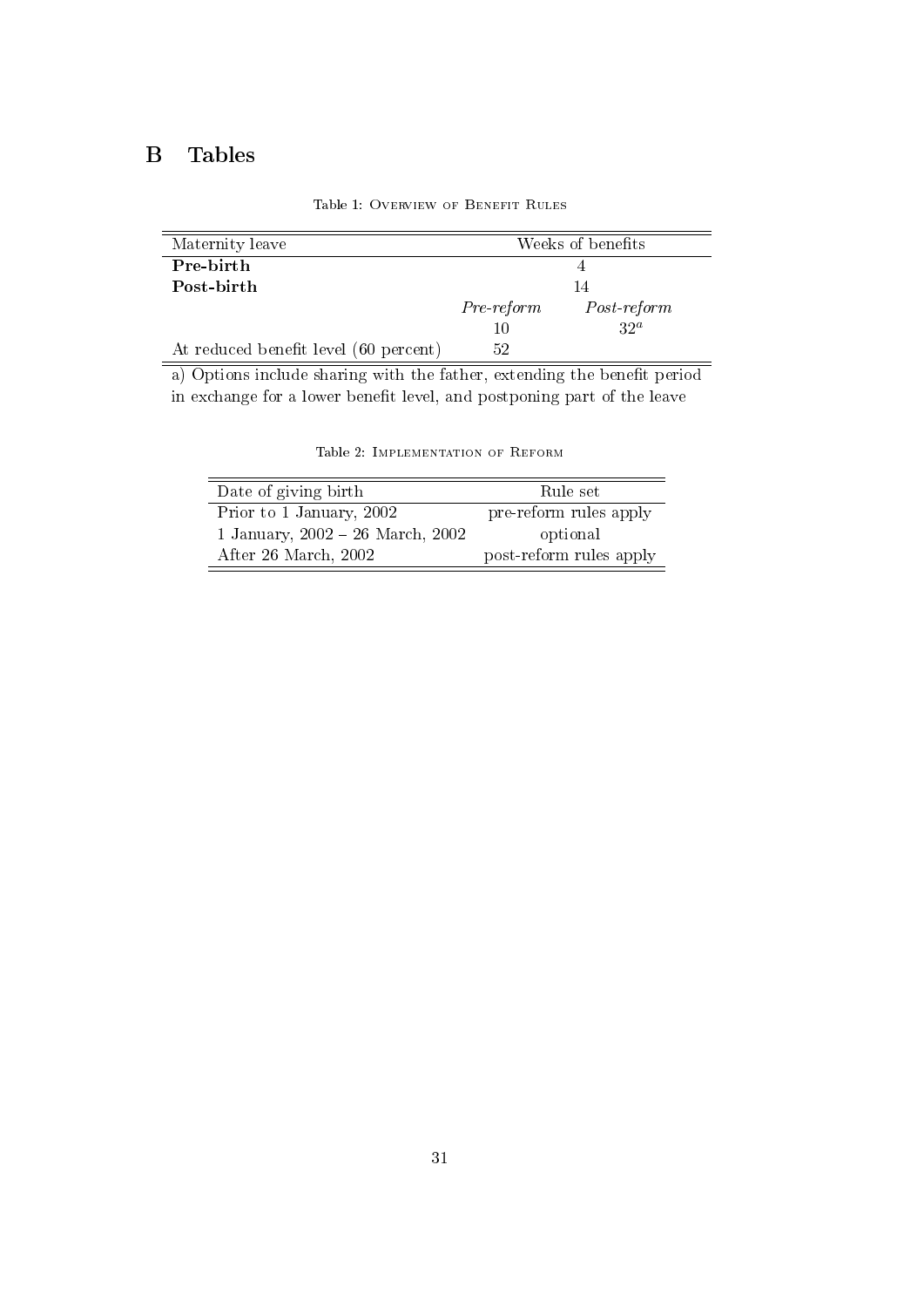#### Table 3: Characterization of Mothers' Leave Spells Pre- and Post-Reform

| Mothers giving birth<br>prior to 1 January, 2002                                                                | Max.<br>weeks<br>(cum.) | Percent | Percent<br>(cum.) | Mothers giving birth<br>after 1 January, 2002                                     | Max.<br>weeks<br>(cum.) | Percent | Percent<br>(cum.) |
|-----------------------------------------------------------------------------------------------------------------|-------------------------|---------|-------------------|-----------------------------------------------------------------------------------|-------------------------|---------|-------------------|
| $Post \text{-} birth$                                                                                           |                         |         |                   | $Post \cdot birth$                                                                |                         |         |                   |
| Maternity leave, 14 weeks                                                                                       | 14                      | 5.1     | 5.1               | Maternity leave, 14 weeks                                                         | 14                      | 3.3     | 3.3               |
| Parental leave, 10 weeks                                                                                        | 24                      | 89.0    | 94.1              | Parental leave, 32 weeks                                                          | 46                      | 94.0    | 97.3              |
|                                                                                                                 |                         |         |                   | Parental leave, extending 32 weeks<br>with 14 weeks (at reduced benefit<br>level) | 60                      | 2.6     | 99.9              |
| childcare leave (additional leave at reduced benefit level)                                                     |                         |         |                   | childcare leave (postponing part of the 32 weeks)                                 |                         |         |                   |
| 0 weeks                                                                                                         | 24                      | 44.9    | 44.9              | 0 weeks                                                                           | 46                      | 93.6    |                   |
| 8 to 13 weeks                                                                                                   | 37                      | 21.1    | 66.0              | 8 to 13 weeks                                                                     | 46                      | 5.6     |                   |
| 8 to 26 weeks (if starting before<br>child turns 1 year old)<br>8 to 52 weeks (need employer's ac-<br>ceptance) | 50                      | 20.1    | 86.1              | 1 to 32 weeks (need employer's ac-<br>ceptance)                                   | 46                      | 0.8     |                   |
| - up to 36 weeks                                                                                                | 60                      | 5.8     | 91.9              |                                                                                   |                         |         |                   |
| - up to 52 weeks                                                                                                | 76                      | 7.0     | 99.0              |                                                                                   |                         |         |                   |

 $\overline{\phantom{a}}$ 

Notes: The takeup-rates are own calculations based on the estimation sample used for analysis. For childcare leave, the numbers are less precise since the available data is aggregated and not registered by each spell.

|                                         | All       |         | Before 1 January |         | After 1 January |         |
|-----------------------------------------|-----------|---------|------------------|---------|-----------------|---------|
|                                         | Number    | Percent | Number           | Percent | Number          | Percent |
| Description of sample selection         | of births |         | of births        |         | of births       |         |
| Born 2 November, 2001 - 1 March, 2002   | 20,905    | 100.0   | 10.088           | 100.0   | 10.817          | 100.0   |
| Excluding births registered to multiple | 20.874    | 99.9    | 10.066           | 99.8    | 10.808          | 99.9    |
| mothers or fathers                      |           |         |                  |         |                 |         |
| Mother eligible for leave benefits      | 15.494    | 74.1    | 7.345            | 72.8    | 8.149           | 75.3    |

#### Table 4: Sample Selection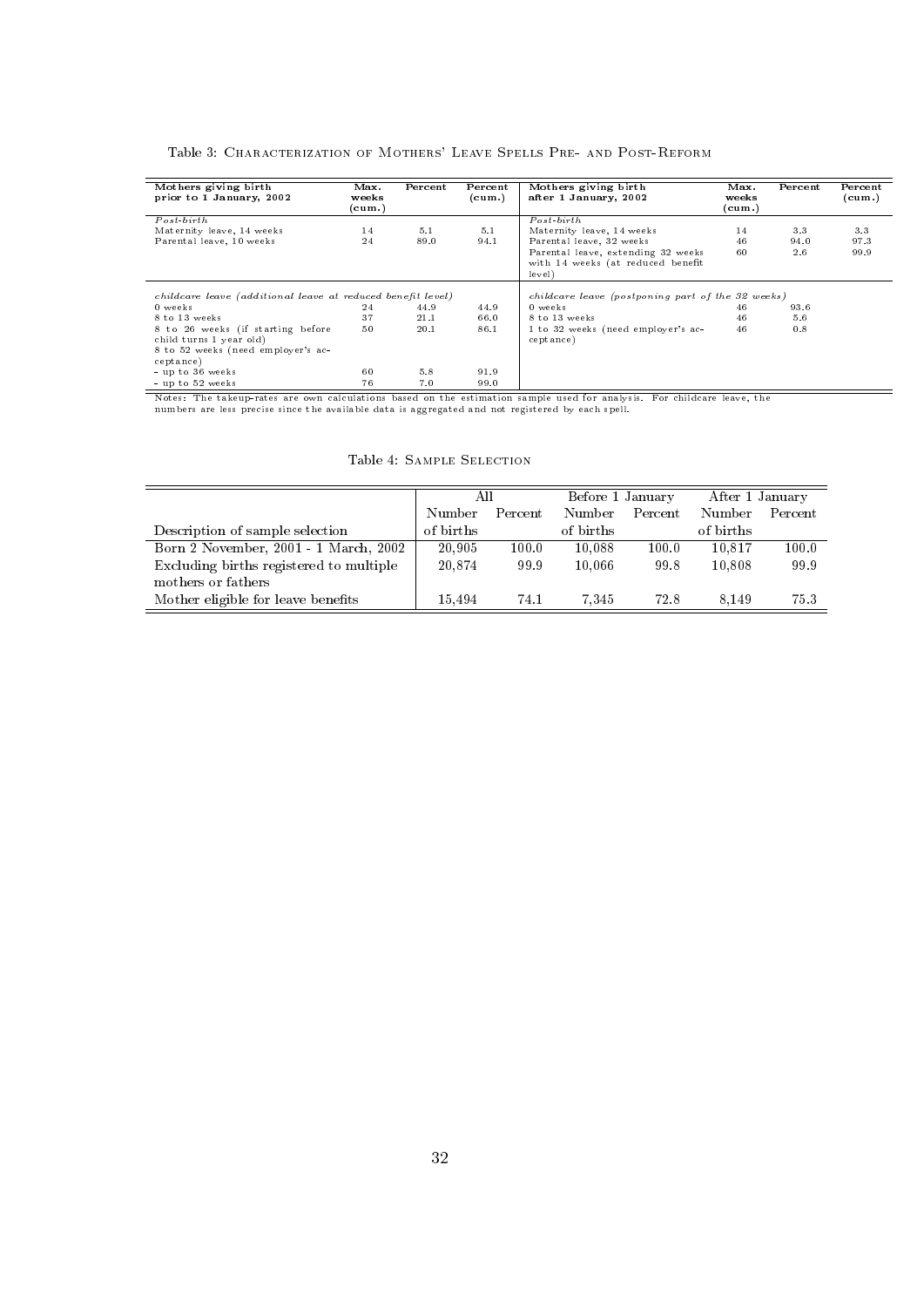| Date of childbirth                 |         | Before 1 January |         | After 1 January | Test:       | Test:    |                                          |
|------------------------------------|---------|------------------|---------|-----------------|-------------|----------|------------------------------------------|
|                                    |         |                  |         |                 | Equal means |          | Jump at the cutoff<br>date equal to zero |
|                                    | Mean    | Std.dev          | Mean    | Std.dev         | Difference  | Jump     | Std.err.                                 |
| Child characteristics              |         |                  |         |                 |             |          |                                          |
| Boy                                | 0.499   |                  | 0.506   |                 | 0.007       | 0.015    | (0.016)                                  |
| Birthweight (grams)                | 3,471   | (734)            | 3,506   | (672)           | $35***$     | 22       | (23)                                     |
| Gestation (days)                   | 276.369 | (29.921)         | 276.842 | (27.853)        | 0.474       | 0.027    | (0.945)                                  |
| Twin or triplet                    | 0.0319  |                  | 0.025   | (0.155)         | $-0.007***$ | 0.000    | (0.005)                                  |
| Non-western descendant             | 0.0324  |                  | 0.028   |                 | $-0.004$    | $-0.012$ | $(0.006)$ **                             |
| Mother characteristics             |         |                  |         |                 |             |          |                                          |
| Age at childbirth                  | 30.701  | (5.039)          | 30.707  | (5.143)         | 0.006       | 0.330    | $(0.167)$ ***                            |
| Married or cohabiting              | 0.940   |                  | 0.929   |                 | $-0.011***$ | 0.005    | (0.008)                                  |
| Number of children                 | 1.781   | (0.882)          | 1.816   | (0.882)         | $0.035**$   | 0.040    | (0.029)                                  |
| Work experience (years)            | 6.573   | (4.285)          | 6.503   | (4.221)         | $-0.070$    | 0.137    | (0.139)                                  |
| Income:                            |         |                  |         |                 |             |          |                                          |
| Earnings (100,000 DKK)             | 1.766   | (1.055)          | 1.737   | (1.026)         | $-0.029*$   | 0.031    | (0.034)                                  |
| - missing                          | 0.006   |                  | 0.008   |                 | 0.001       | 0.000    | (0.003)                                  |
| ${\it Labor\ market\ status:}$     |         |                  |         |                 |             |          |                                          |
| Self-employed                      | 0.022   |                  | 0.022   |                 | 0.000       | $-0.005$ | (0.005)                                  |
| Employee                           | 0.730   |                  | 0.735   |                 | 0.005       | 0.017    | (0.014)                                  |
| Employee, manager                  | 0.138   |                  | 0.132   |                 | $-0.006$    | $-0.007$ | (0.011)                                  |
| Unemployed                         | 0.066   |                  | 0.070   |                 | 0.004       | 0.008    | (0.008)                                  |
| Inactive                           | 0.038   |                  | 0.033   |                 | $-0.004$    | $-0.013$ | $(0.006)$ **                             |
| - missing                          | 0.006   |                  | 0.008   |                 | 0.001       | 0.000    | (0.003)                                  |
| Education:                         |         |                  |         |                 |             |          |                                          |
| <b>Basic</b>                       | 0.160   |                  | 0.158   |                 | $-0.002$    | $-0.013$ | (0.012)                                  |
| High school                        | 0.107   |                  | 0.106   |                 | $-0.001$    | $-0.003$ | (0.010)                                  |
| Vocational                         | 0.413   |                  | 0.419   |                 | 0.005       | $-0.001$ | (0.016)                                  |
| College                            | 0.304   |                  | 0.303   |                 | $-0.001$    | 0.017    | (0.015)                                  |
| - missing                          | 0.016   |                  | 0.015   |                 | $-0.001$    | 0.000    | (0.004)                                  |
| Father characteristics             |         |                  |         |                 |             |          |                                          |
| Father non-missing                 | 0.994   |                  | 0.995   |                 | 0.001       | 0.000    | (0.002)                                  |
| Age at childbirth                  | 32.820  | (6.817)          | 32.672  | (6.760)         | $-0.148$    | 0.191    | (0.222)                                  |
| Married or cohabiting              | 0.940   |                  | 0.930   |                 | $-0.010**$  | 0.006    | (0.008)                                  |
| Number of children                 | 1.807   | (0.953)          | 1.831   | (0.933)         | 0.024       | 0.011    | (0.031)                                  |
| Work experience (years)<br>Income: | 9.421   | (5.704)          | 9.281   | (5.544)         | $-0.140$    | 0.292    | (0.184)                                  |
| Earnings $(100,000 \text{ DKK})$   | 2.514   | (1.647)          | 2.504   | (1.608)         | $-0.010$    | 0.083    | (0.053)                                  |
| - missing                          | 0.016   |                  | 0.017   |                 | 0.001       | $-0.002$ | (0.004)                                  |
| Labor market status:               |         |                  |         |                 |             |          |                                          |
| Self-employed                      | 0.077   |                  | 0.075   |                 | $-0.002$    | $-0.007$ | (0.009)                                  |
| Employee                           | 0.681   |                  | 0.677   |                 | $-0.004$    | $-0.003$ | (0.015)                                  |
| Employee, manager                  | 0.164   |                  | 0.167   |                 | 0.003       | 0.018    | (0.012)                                  |
| Unemployed                         | 0.033   |                  | 0.036   |                 | 0.003       | $-0.007$ | (0.006)                                  |
| Inactive                           | 0.030   |                  | 0.028   |                 | $-0.002$    | 0.002    | (0.006)                                  |
| - missing                          | 0.016   |                  | 0.017   |                 | 0.001       | $-0.002$ | (0.004)                                  |
| Education:                         |         |                  |         |                 |             |          |                                          |
| Basic                              | 0.180   |                  | 0.170   |                 | $-0.010$    | $-0.022$ | $(0.012)^*$                              |
| High school                        | 0.076   |                  | 0.078   |                 | 0.002       | 0.003    | (0.009)                                  |
| Vocational                         | 0.497   |                  | 0.506   |                 | 0.010       | 0.020    | (0.016)                                  |
| College                            | 0.216   |                  | 0.217   |                 | 0.002       | 0.008    | (0.013)                                  |
| - missing                          | 0.031   |                  | 0.028   |                 | $-0.004$    | $-0.009$ | $(0.006)^*$                              |
| Number of births                   | 7,345   |                  | 8,149   |                 |             |          |                                          |

#### Table 5: Descriptive Statistics for Control Variables

Notes:<br>a) The test for equal means is a simple t-test for equality of means of the two groups, i.e. whether the difference in means<br>is significantly different from zero. The test for a jump is performed by estimating a lin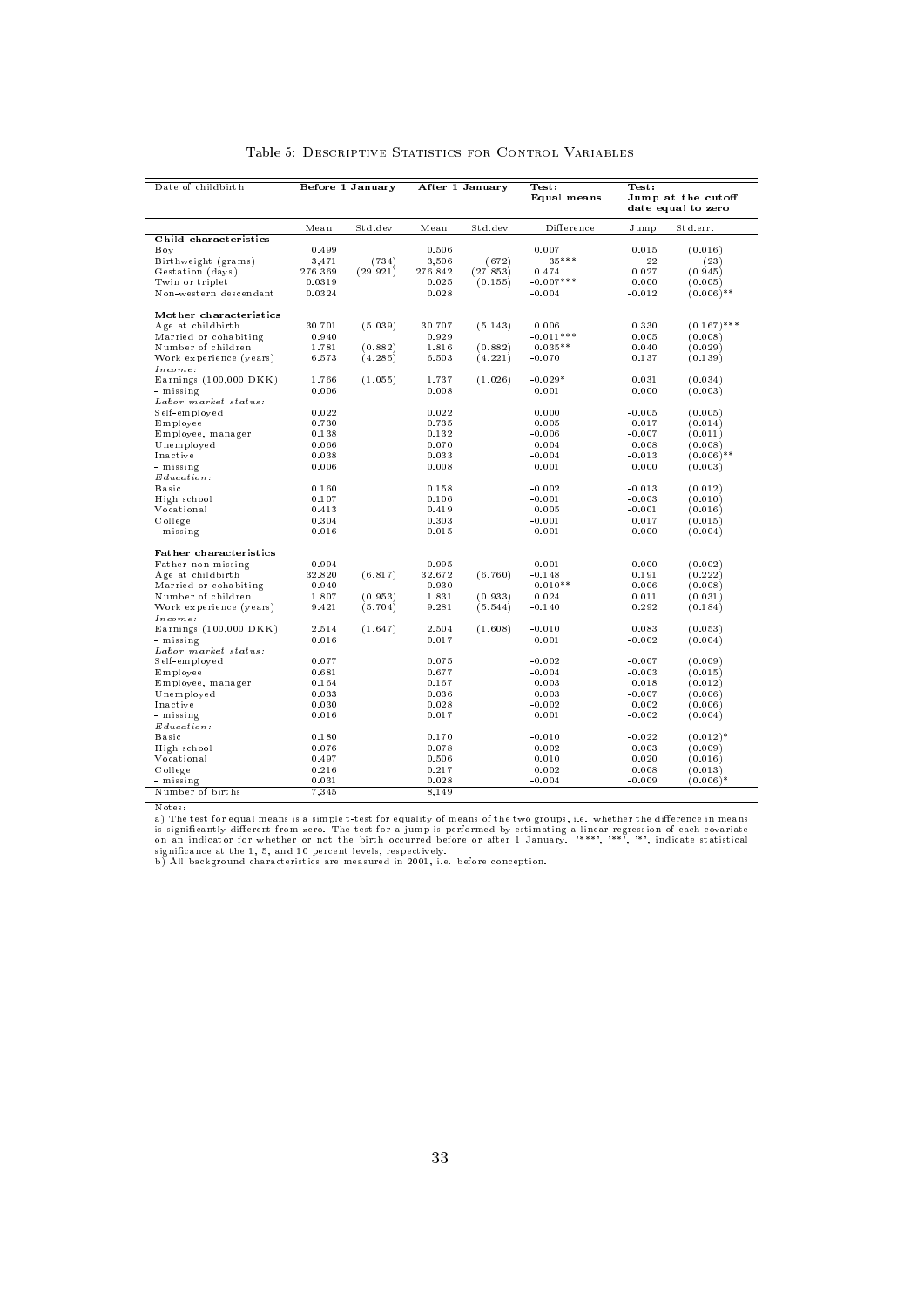| Date of childbirth                      |         | Before 1 January |         | After 1 January | Test:              | Test:    |                    |
|-----------------------------------------|---------|------------------|---------|-----------------|--------------------|----------|--------------------|
|                                         |         |                  |         |                 | Equal means        |          | Jump at the cutoff |
|                                         |         |                  |         |                 |                    |          | date equal to zero |
|                                         | Mean    | Std dev          | Mean    | Std dev         | Difference         | Jump     | Std.err.           |
| Leave                                   |         |                  |         |                 |                    |          |                    |
| Maternity leave (days)                  | 244.074 | (107.066)        | 273 235 | (82.371)        | $***$<br>29.162    | 31.520   | ***<br>(3.106)     |
| Paternity leave (days)                  | 15.817  | (25.578)         | 16.071  | (26.687)        | 0.254              | $-0.834$ | (0.857)            |
| Child outcomes                          |         |                  |         |                 |                    |          |                    |
| Within 1 year                           |         |                  |         |                 |                    |          |                    |
| Number of hospital admissions           | 0.379   | (0.958)          | 0.330   | (0.908)         | ***<br>$-0.049$    | $-0.025$ | (0.031)            |
| Number of emergency department visits   | 0.103   | (0.382)          | 0.091   | (0.337)         | $-0.013$<br>$* *$  | $-0.003$ | (0.012)            |
| Within 3 years                          |         |                  |         |                 |                    |          |                    |
| Number of hospital admissions           | 0.723   | (1.619)          | 0.706   | (2.068)         | $-0.018$           | 0.023    | (0.061)            |
| Number of emergency department visits   | 0.496   | (0.890)          | 0.470   | (0.855)         | $-0.026$ *         | $-0.040$ | (0.029)            |
| Maternal outcomes                       |         |                  |         |                 |                    |          |                    |
| Within 1 year                           |         |                  |         |                 |                    |          |                    |
| Number of hospital admissions           | 0.159   | (0.491)          | 0.139   | (0.485)         | ***<br>$-0.021$    | $-0.036$ | (0.016)<br>$**$    |
| Number of non-birth hospital admissions | 0.146   | (0.470)          | 0.126   | (0.469)         | $* *$<br>$-0.019$  | $-0.029$ | (0.015)<br>*       |
| Hospitalized with depression $(0/1)$    | 0.009   |                  | 0.008   |                 | $-0.002$           | $-0.001$ | (0.003)            |
| Receiving antidepressants $(0/1)$       | 0.027   |                  | 0.025   |                 | $-0.002$           | $-0.001$ | (0.005)            |
| Within 3 years                          |         |                  |         |                 |                    |          |                    |
| Number of hospital admissions           | 0.684   | (1.060)          | 0.633   | (1.045)         | ***<br>$-0.050$    | $-0.069$ | $**$<br>(0.034)    |
| Number of non-birth hospital admissions | 0.312   | (0.807)          | 0.289   | (0.788)         | $-0.022$<br>$\ast$ | $-0.028$ | (0.026)            |
| Hospitalized with depression $(0/1)$    | 0.018   |                  | 0.016   |                 | $-0.002$           | $-0.002$ | (0.004)            |
| Receiving antidepressants $(0/1)$       | 0.068   |                  | 0.068   |                 | 0.000              | 0.007    | (0.008)            |
| Family outcomes                         |         |                  |         |                 |                    |          |                    |
| Relationship dissolution $(0/1)$        | 0.110   |                  | 0.089   |                 | ***<br>$-0.021$    | $-0.013$ | (0.010)            |
| Having a new child $(0/1)$              | 0.001   |                  | 0.001   |                 | 0.000              | $-0.001$ | (0.001)            |
| Within 3 years                          |         |                  |         |                 |                    |          |                    |
| Relationship dissolution $(0/1)$        | 0.170   |                  | 0.153   |                 | ***<br>$-0.018$    | $-0.005$ | (0.012)            |
| Having a new child $(0/1)$              | 0.258   |                  | 0.237   |                 | $***$<br>$-0.021$  | $-0.023$ | (0.014)<br>$\ast$  |
| Number of births                        | 7345    |                  | 8149    |                 |                    |          |                    |
|                                         |         |                  |         |                 |                    |          |                    |

Notes:<br>a) The test for equal means is a simple t-test for equality of means of the two groups, i.e. whether the difference in means is significantly<br>different from zero. The test for a jump is performed by estimating a lin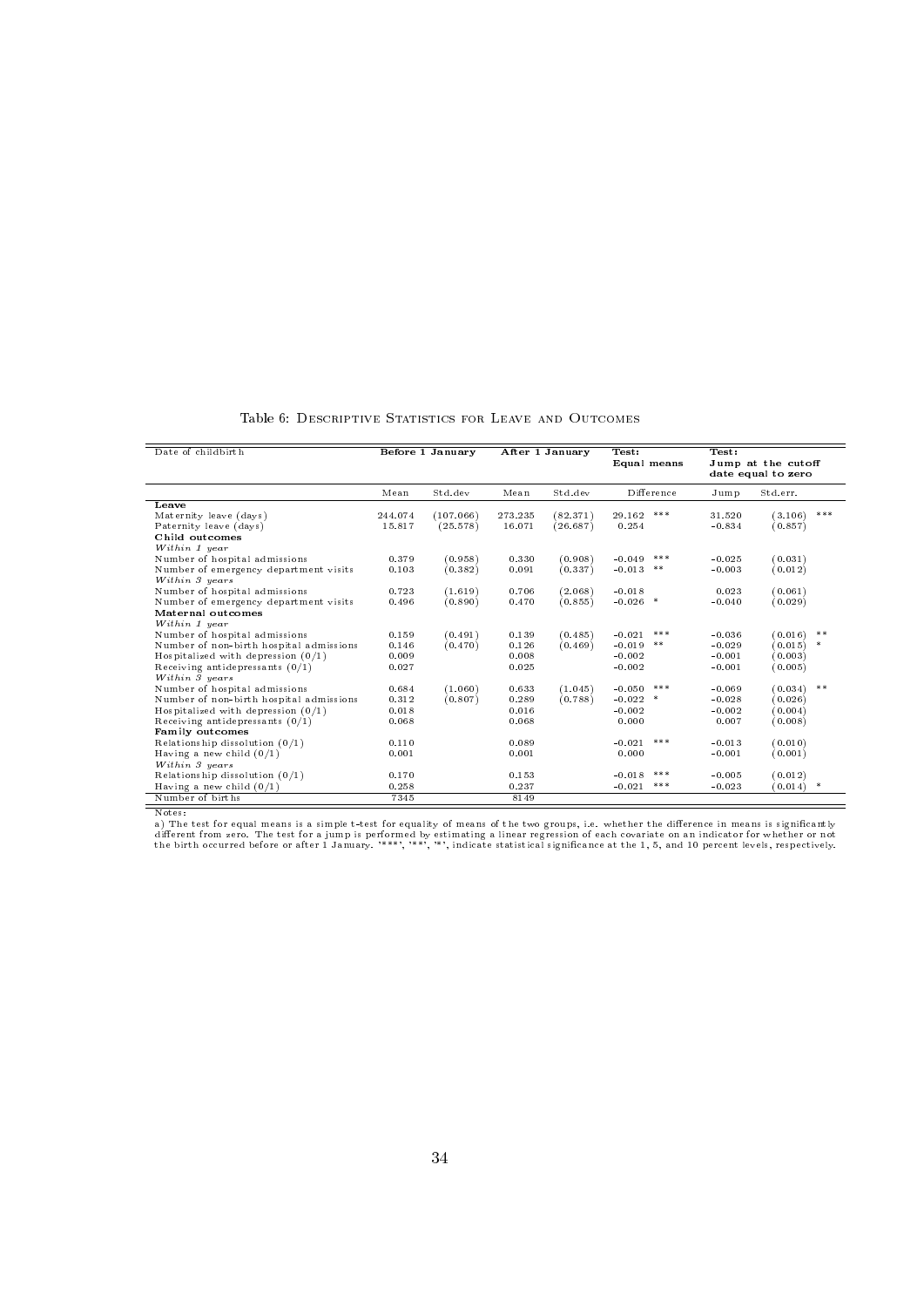|                                      | (1)            | $\overline{(2)}$ | $\overline{(3)}$ | $\left( 4\right)$ |
|--------------------------------------|----------------|------------------|------------------|-------------------|
|                                      | Coef./Std.err. | Coef./Std.err.   | Coef./Std.err.   | Coef./Std.err.    |
| Child outcomes                       |                |                  |                  |                   |
| Within 1 year                        |                |                  |                  |                   |
| Hospital admissions                  | $-0.048$       | $-0.040$         | $-0.019$         | $-0.018$          |
|                                      | (0.102)        | (0.107)          | (0.105)          | (0.104)           |
| Emergency department visits          | $-0.006$       | $-0.001$         | 0.003            | 0.003             |
|                                      | (0.035)        | (0.036)          | (0.036)          | (0.036)           |
|                                      |                |                  |                  |                   |
| Within 3 years                       |                |                  |                  |                   |
| Hospital admissions                  | 0.154          | 0.185            | 0.214            | 0.216             |
|                                      | (0.199)        | (0.208)          | (0.205)          | (0.203)           |
| Emergency department visits          | $-0.100$       | $-0.080$         | $-0.073$         | $-0.072$          |
|                                      | (0.088)        | (0.092)          | (0.090)          | (0.089)           |
| <b>Maternal outcomes</b>             |                |                  |                  |                   |
| Within 1 year                        |                |                  |                  |                   |
| Hospital admissions                  | $-0.114**$     | $-0.116**$       | $-0.106**$       | $-0.107**$        |
|                                      | (0.052)        | (0.054)          | (0.054)          | (0.053)           |
| Non-birth hospital admissions        | $-0.092*$      | $-0.094*$        | $-0.085*$        | $-0.086*$         |
|                                      | (0.049)        | (0.052)          | (0.051)          | (0.051)           |
| Hospitalized with depression $(0/1)$ | $-0.003$       | $-0.002$         | $-0.002$         | $-0.002$          |
|                                      | (0.009)        | (0.010)          | (0.010)          | (0.010)           |
| Receiving antidepressants $(0/1)$    | $-0.002$       | $-0.002$         | $-0.001$         | $-0.001$          |
|                                      | (0.016)        | (0.017)          | (0.017)          | (0.017)           |
|                                      |                |                  |                  |                   |
| Within 3 years                       |                |                  |                  |                   |
| Hospital admissions                  | $-0.220**$     | $-0.199*$        | $-0.181$         | $-0.182*$         |
|                                      | (0.109)        | (0.113)          | (0.111)          | (0.111)           |
| Non-birth hospital admissions        | $-0.089$       | $-0.091$         | $-0.077$         | $-0.079$          |
|                                      | (0.083)        | (0.087)          | (0.085)          | (0.085)           |
| Hospitalized with depression $(0/1)$ | $-0.006$       | $-0.006$         | $-0.005$         | $-0.006$          |
|                                      | (0.013)        | (0.014)          | (0.014)          | (0.014)           |
| Receiving antidepressants $(0/1)$    | 0.023          | 0.026            | 0.027            | 0.027             |
|                                      | (0.026)        | (0.027)          | (0.027)          | (0.027)           |
|                                      |                |                  |                  |                   |
| Parental characteristics             |                | $\mathbf x$      | $\mathbf x$      | $\mathbf x$       |
| Newborn characteristics              |                |                  | $\mathbf x$      | $\mathbf x$       |
| Length of paternity leave            |                |                  | $\mathbf x$      |                   |

Table 7: IV Estimates of the Effect of Increasing Maternity Leave by 100 Days

Notes:

a)  $^{***}$ ,  $^{***}$ ,  $^{***}$ ,  $^{**}$  indicate statistical significance at the 1,5, and 10 percent levels, respectively.

b) Standard errors are in parentheses. They are clustered by mother for the child outcomes. c) All specifications include a linear function in distance,  $d_i$ , and distance interacted with an indicator

for whether childbirth occurred before or after 1 January, 2002.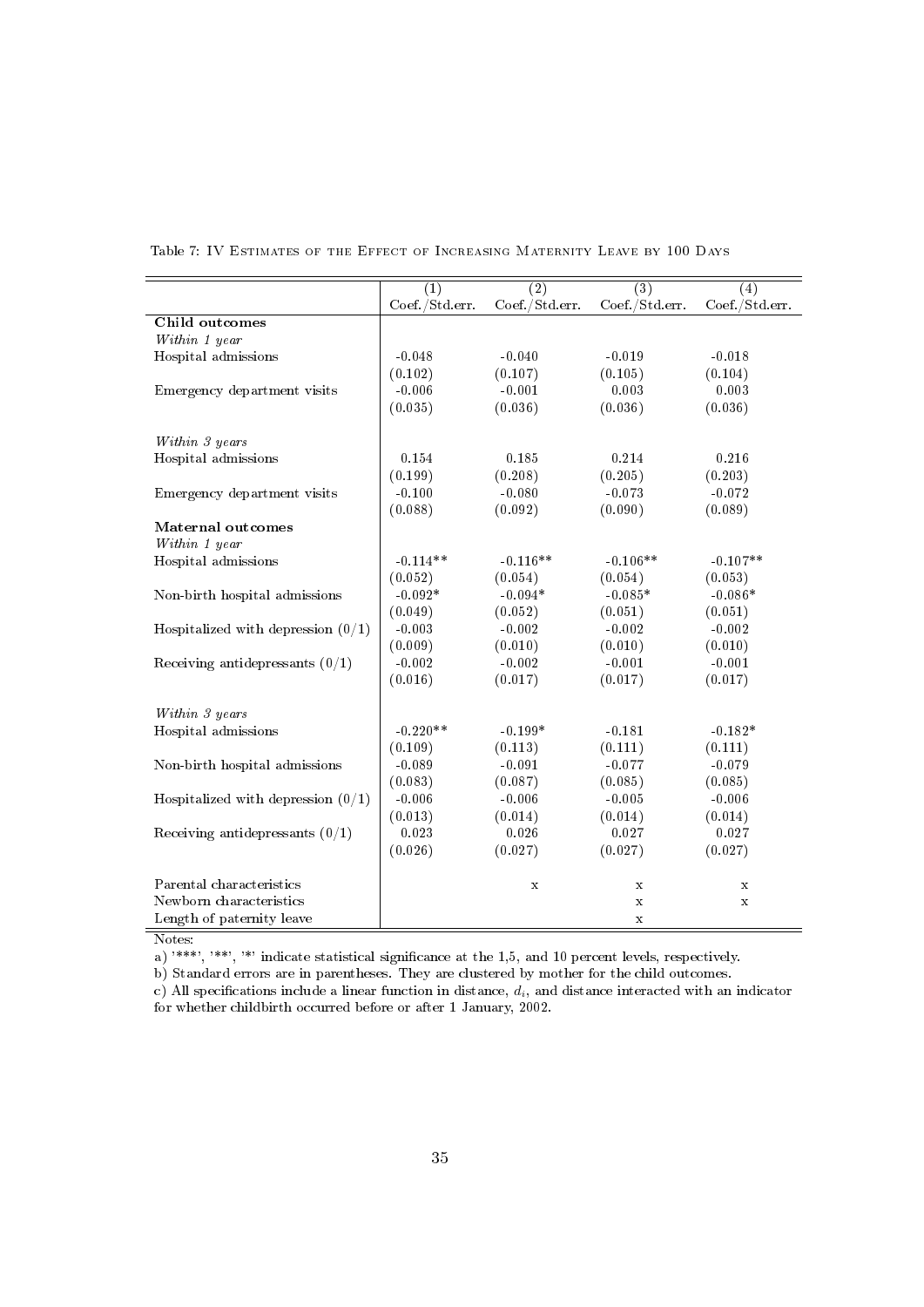|                                                                                  | $\left( 1\right)$                           | $^{\rm (2)}$                            | $\left( 3\right)$                       | 4)                                      |
|----------------------------------------------------------------------------------|---------------------------------------------|-----------------------------------------|-----------------------------------------|-----------------------------------------|
|                                                                                  | Coef./Std. err.                             | Coef./Std.err.                          | Coef./Std.err.                          | Coef./Std.err.                          |
| <b>Family outcomes</b>                                                           |                                             |                                         |                                         |                                         |
| Within 1 year                                                                    |                                             |                                         |                                         |                                         |
| Relationship dissolution $(0/1)$                                                 | $-0.043$                                    | $-0.025$                                | $-0.029$                                | $-0.027$                                |
|                                                                                  | (0.032)                                     | (0.029)                                 | (0.029)                                 | (0.029)                                 |
| Having a new child $(0/1)$                                                       | $-0.002$                                    | $-0.002$                                | $-0.002$                                | $-0.002$                                |
|                                                                                  | (0.004)                                     | (0.004)                                 | (0.004)                                 | (0.004)                                 |
| Within 3 years<br>Relationship dissolution $(0/1)$<br>Having a new child $(0/1)$ | $-0.015$<br>(0.039)<br>$-0.074*$<br>(0.045) | 0.009<br>(0.037)<br>$-0.059$<br>(0.045) | 0.003<br>(0.037)<br>$-0.060$<br>(0.045) | 0.005<br>(0.037)<br>$-0.060$<br>(0.044) |
| Parental characteristics                                                         |                                             | X                                       | X                                       | X                                       |
| Newborn characteristics                                                          |                                             |                                         | X                                       | X                                       |
| Length of paternity leave                                                        |                                             |                                         | х                                       |                                         |

Table 8: IV Estimates of the Effect of Increasing Maternity Leave by 100 Days on Family Outcomes

Notes

a) '\*\*\*', '\*\*', '\*' indicate statistical significance at the 1,5, and 10 percent levels, respectively.

b) Standard errors are in parentheses.

c) All specifications include a linear function in distance,  $d_i$ , and distance interacted with an indicator for whether childbirth occurred before or after 1 January, 2002.